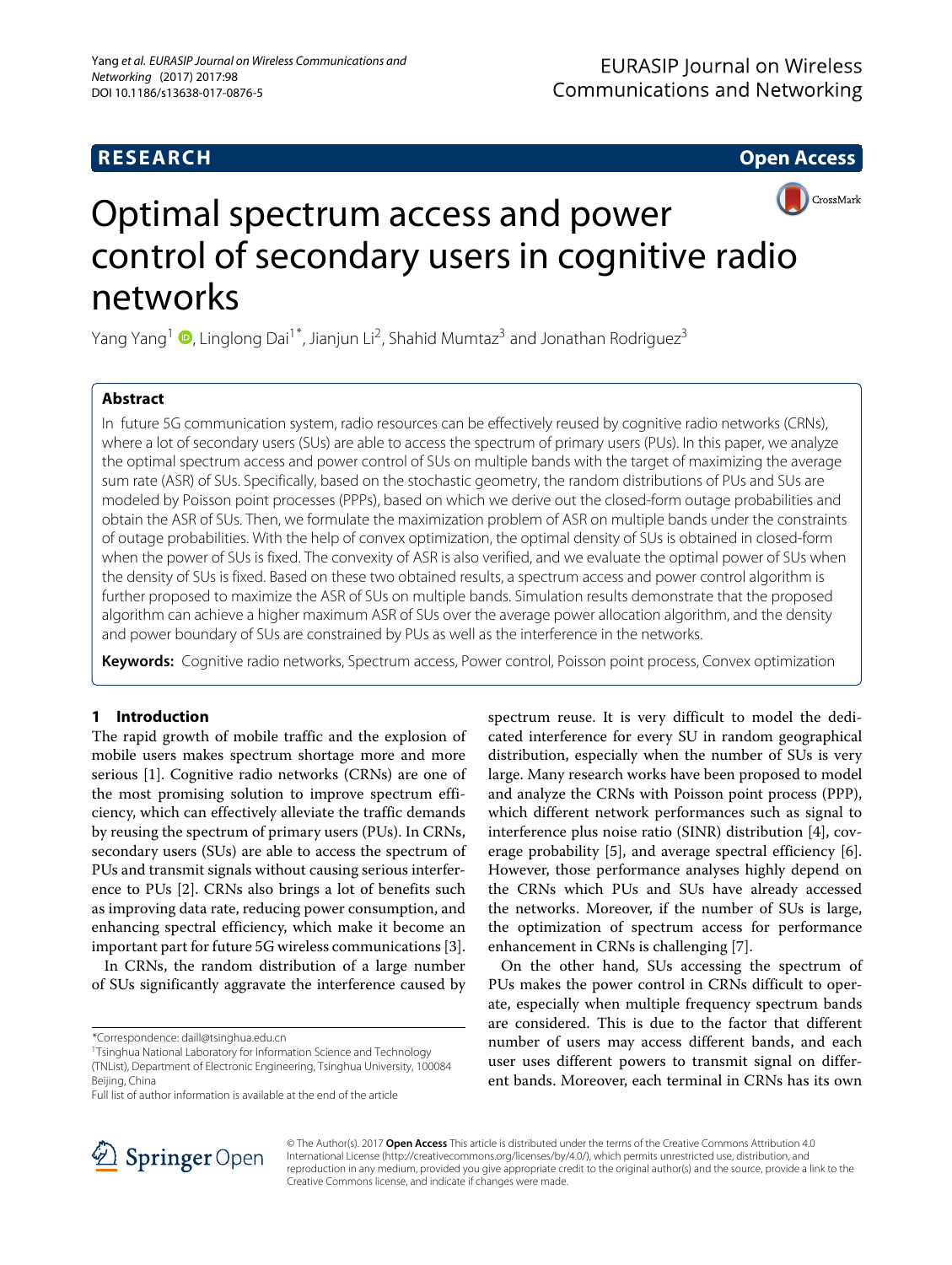power limitation, and the reliability of the PUs' transmission should also be guaranteed. Therefore, power control is necessary to improve spectral efficiency [\[8\]](#page-14-7) and network throughput [\[9\]](#page-14-8) and reduce the interference in CRNs [\[10\]](#page-14-9). However, combining the spectrum access and power control of SUs to enhance the network performance, particularly on multiple bands with power limitation and random distribution in CRNs, is still needing further investigation.

#### **1.1 Related works**

Spectrum access is very important for SUs in CRNs, since the communication of PUs in CRNs must be protected at first [\[11\]](#page-14-10). Some early research works focused on the spectrum access in the uplink [\[12\]](#page-14-11) and downlink [\[13\]](#page-14-12) of PUs, where both the control and the scheduling were managed by the base stations (BSs) in CRNs. Based on these works, a cooperative spectrum sense of other SUs was introduced to reduce the false detection caused by shadowing fading [\[14\]](#page-14-13). Furthermore, it was proposed that both PUs and SUs can operate spectrum access in CRNs to improve the transmission rate, where the network connectivity and flexibility can be also enhanced [\[15\]](#page-14-14).

While there have been considerable works on spectrum access scheduled by some central operator such as BSs in CRNs, very little attention has been paid to the spectrum access under random conditions. The authors in [\[16\]](#page-14-15) adopted the random spectrum access of SUs in CRNs, where the network latency can be reduced by some extra MAC layer information. Besides, a hybrid spectrum access method was investigated in [\[17\]](#page-14-16), where both opportunistic spectrum access and exclusive spectrum access were used to optimize the network performance. In addition, some spectrum access schemes were also extended to multiple bands [\[18\]](#page-14-17), relay scenarios [\[19\]](#page-14-18), and so on. However, most of the existing works considered the spectrum access in only one or several cells, while the spectrum access of SUs in a large area, especially for the condition with large random geographical user distribution, which still requires further investigation.

#### **1.2 Contributions**

This study aims to optimize the spectrum access and power control of SUs for maximizing the average sum rate (ASR) in CRNs. Different from most of the existing works in the literature, we not only model the random distribution of the PUs and SUs by PPPs but also consider that the SUs can access the frequency spectrum of PUs on multiple bands. We evaluate the optimal density and power of SUs with outage probabilities and power and density constraints. Based on the analysis, we also propose an algorithm which considers both the spectrum access and the power control of SUs. More specifically, the contributions of this work are summarized as follows:

- With the assumption of random distribution of both PUs and SUs in CRNs, we model the system as PPPs and use Laplace transformation to derive the outage probabilities of both PUs and SUs on one single band. These results show the requirements to the transmission of PUs and SUs, which are also the basic constraints for optimizing the spectrum access of SUs. Note that our derived results can be further optimized on multiple bands, which is more generalized and can include many previously published works [\[4,](#page-14-3) [5,](#page-14-4) [15,](#page-14-14) [20,](#page-14-19) [21\]](#page-14-20) as special cases only on one single bands.
- The power control is optimized for maximizing ASR of SUs in CRNs. Our analysis not only considers the constraints of outage probabilities, power, and density on multiple bands, but also combines the optimal spectrum access of SUs. We further prove the convexity of ASR in the power definition domain of a secondary network. Then, we get the optimal density of SUs and optimal power of SUs on each bands. Based on these results, a spectrum access and power control algorithm is proposed, which considers the joint interaction effect between density and power of SUs. Simulation results demonstrate that the proposed algorithm can achieve a higher maximum ASR of SUs over the average power allocation algorithm. In addition, the density and power boundaries are constrained by PUs as well as the interference in the networks, and the ASR of SUs can be impacted by different powers of PUs. This new method is different from the previous works only consider power control on multiple bands [\[16,](#page-14-15) [17,](#page-14-16) [22\]](#page-14-21).

#### **1.3 Outline**

The rest of the paper is organized as follows. Section [2](#page-1-0) describes the scenario and network model. Section [3](#page-2-0) presents the outage probabilities and the definition of ASR of SUs on multiple bands. In Section [4,](#page-3-0) we derived the optimal density and power of SUs which access the spectrum of PUs. Moreover, a spectrum access and power control algorithm is proposed to get the maximum ASR of SUs. Simulation results are shown in Section [5.](#page-6-0) Last, the conclusions are summarized in Section [6.](#page-11-0)

#### <span id="page-1-0"></span>**2 Scenario description and network model**

In this section, we first describe the scenario of the cognitive radio networks, and then we model the networks with PPPs. Last, the propagation model is explained in detail.

#### **2.1 Scenario description**

As shown in Fig. [1,](#page-2-1) the CRNs contain the primary network  $S_1$  and the secondary network  $S_0$ . The primary networks are deployed on *N* multiple independent bands, the bandwidths are denoted as  $W_i$ ,  $i = 1, 2, \ldots N$ . SUs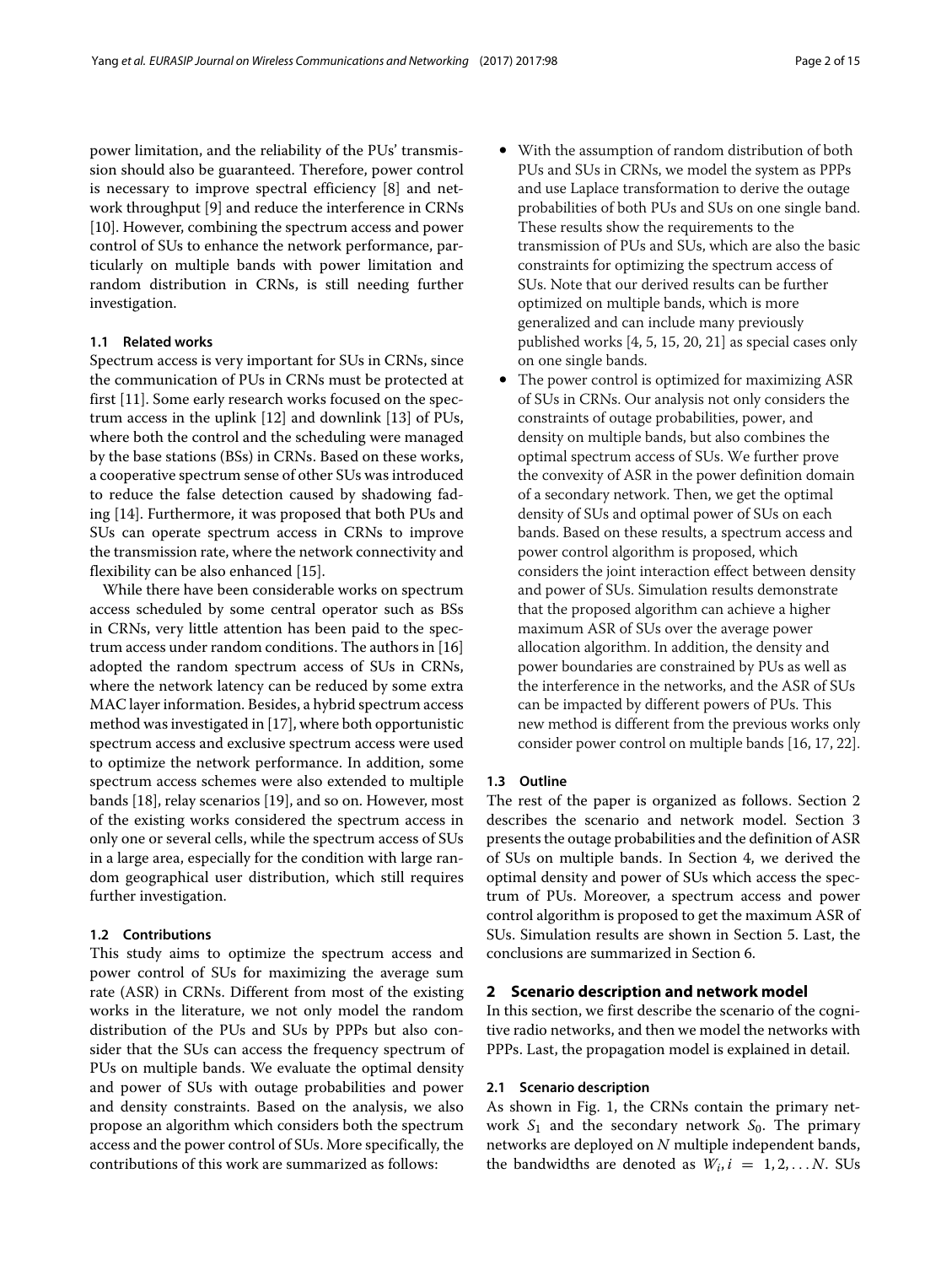

<span id="page-2-1"></span>can access the frequency spectrum of PUs. The SUs are under power control because the communication of the PUs cannot be seriously interfered. On each band, the frequency spectrum of the primary network is divided into several frequency-flat sub-channels by utilizing an orthogonal frequency-division multiplexing technology. The full set of the sub-channels can be reused by SUs as an underlay sharing with the primary network.

#### **2.2 Network models**

Based on stochastic geometry theory, following assumptions are made:

**Assumption 1** *The transmitters of secondary network* form a PPP on the two dimensional plane  $\mathfrak{R}% _{n}^{1}$ , which is  $d$ *enoted as*  $\Pi_0$  *with the density*  $\lambda_{0,i}$  *on band i,i* = 1, 2, ... , *N. The transmission powers of the SUs are denoted*  $as P_{0,i}$ , ( $i = 1, 2, ..., N$ ) *on each band.* 

**Assumption 2** *The transmitters of PUs form a series of* stationary PPPs on each band, which are denoted as  $\Pi^i_1$ with the density  $\lambda_{1,i}$ ,  $(i = 1, 2, ..., N)$  on  $\Re$ . The transmis*sion powers of the PUs are denoted as*  $P_{1,i}$ , ( $i = 1, 2, ..., N$ ) *on each band.*

**Assumption 3** *According to Palm theory* [\[23\]](#page-14-22)*, a typical receiver of*  $S_i$ ,  $j \in \{0, 1\}$  *is located at the origin, which does not influence the statistics of the PPP.*

#### **2.3 Propagation models**

We consider both path loss and Rayleigh fading as the propagation models with the following form:

$$
P_{rx} = \delta P_{tx} |D|^{-\alpha},\tag{1}
$$

where  $P_{tx}$  and  $P_{rx}$  represent the transmitter and receiver power, respectively,  $\alpha$  is the path loss exponent,  $|D|$  is the distance between the transmitter and the receiver. δ stands for Rayleigh fading coefficient, which has an independent exponential distribution with unit mean for every communication link in the CRNs.

When SUs access the spectrum of PUs, the receiver suffers from the interference generated by transmitters in both primary and secondary networks. The distribution of the interfering users in a single network  $S_i, j \in \{0, 1\}$ on band *i* can be modeled by mark PPP, which is denoted as  $\Pi_j \,=\, \left\{\left(X_{jk}, \delta_{jk}\right)\right\}$ , where  $\delta_{jk}$  and  $X_{jk}$  are Rayleigh fading and the distance from the origin to the node *k* of network *Sj*.

#### <span id="page-2-0"></span>**3 Average sum rate of secondary network on multi-bands**

#### **3.1 The outage probability on one single band**

The interference received at a typical receiver is generated by both primary and secondary networks occupying the specific band, the SINR of network *Sn*, (*n* is 0 or 1) on the *i*th band at the receiver is

$$
SINR_{n,i} = \frac{P_{n,i} \delta_{n0,i} R_{n0,i}^{-\alpha}}{\sum\limits_{j \in \{0,1\}} \sum\limits_{\{X_{jk}, \delta_{jk}\} \in \Pi_j} P_{j,i} \delta_{jk} \left| X_{jk} \right|^{-\alpha} + N_0},\tag{2}
$$

where  $\delta_{n0,i}$  and  $R_{n0,i}$  are the Rayleigh fading and the distance from the desired transmitter to the typical receiver of network  $S_n$  on the *i*th band, respectively.  $N_0$  is the thermal noise. Because the spectrum access of SUs is our main consideration, which means that the CRNs are interference limited, the thermal noise is negligible. Then, SINR is replaced by SIR (signal to interference ratio) as follows:

<span id="page-2-2"></span>
$$
SIR_{n,i} = \frac{\delta_{n0,i}R_{n0,i}^{-\alpha}}{I_{n,i,0} + I_{n,i,1}},
$$
\n(3)

where  $I_{n,i,0}$  =  $\sum_{i=1}^{n}$  $(X_{0k},\delta_{0k})\in\Pi$ 0  $\left(\frac{P_{0,i}}{P_{n,i}}\right)\delta_{0k}|X_{0k}|^{-\alpha}, I_{n,i,1}$  =

Σ  $(X_{1k}, \delta_{1k}) \in \Pi_1$  $\left(\frac{P_{1,i}}{P_{n,i}}\right)\delta_{1k}|X_{1k}|^{-\alpha}$ . Set  $T_{n,i}$  as the threshold of SIR on the *i*th band, the following lemma shows the outage

probability of a typical receiver:

<span id="page-2-4"></span>**Lemma 1** *The outage probability of a typical receiver of*  $S_n$ , (*n* is 0 or 1) on the ith band ( $i = 1, 2, \ldots, N$ ) satisfies

<span id="page-2-3"></span>
$$
\Pr\left(SIR_{n,i}\leq T_{n,i}\right)=1-e^{\left\{-\varsigma_{n,i}\sum\limits_{j\in[0,1]}\lambda_{j,i}\left(\frac{P_{j,i}}{P_{n,i}}\right)^{\frac{2}{\alpha}}\right\}},\qquad(4)
$$

*where*  $Pr(\bullet)$  *represent the probability,*  $\zeta_{n,i} = [\pi]$  $\left(1+\frac{2}{\alpha}\right) \Gamma\left(1-\frac{2}{\alpha}\right) \right] T_{n,i}^{\frac{2}{\alpha}} R_{n0,i}^{2}.$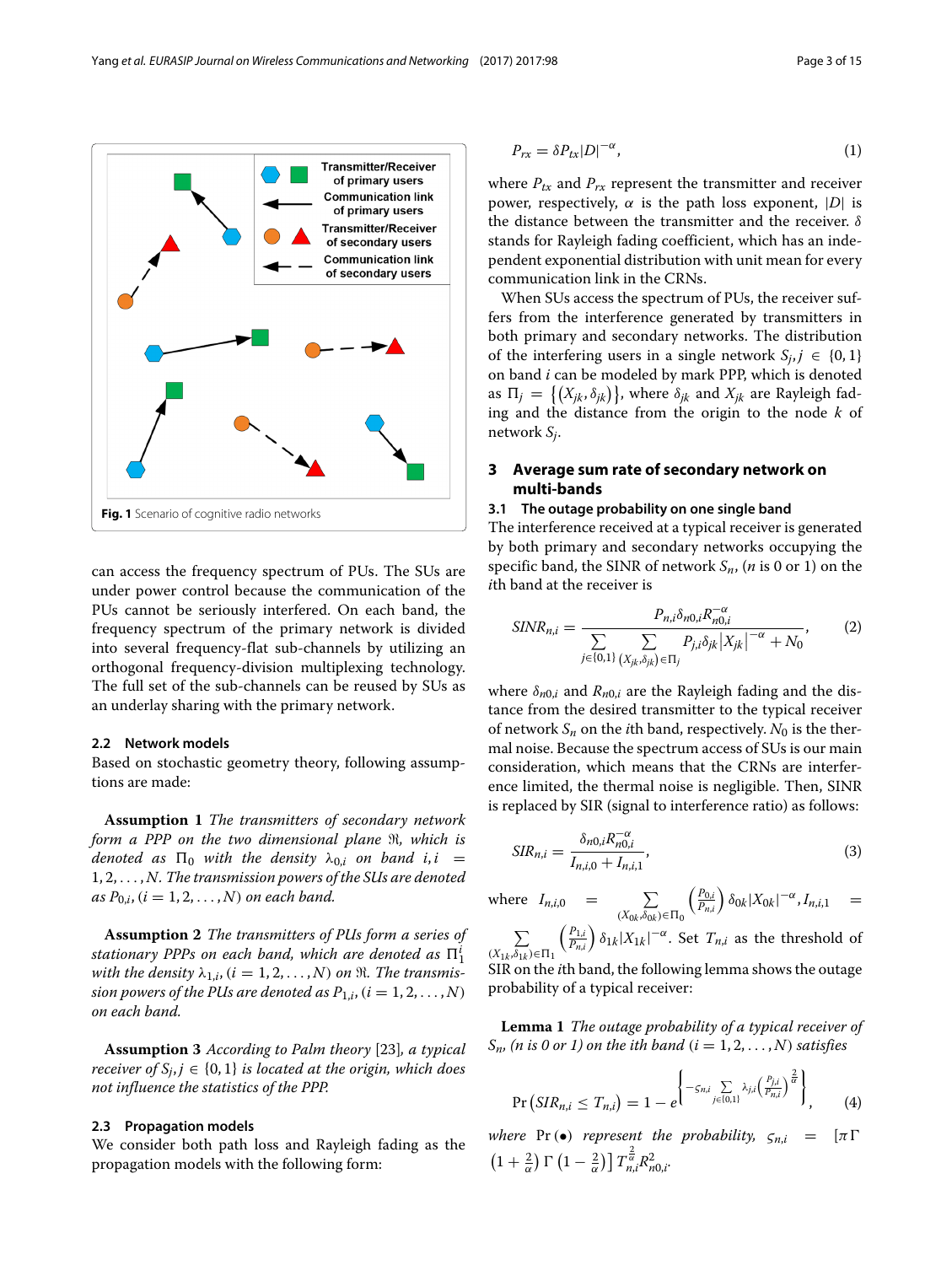*Proof* From Eq. [\(3\)](#page-2-2), the outage probability satisfies:

$$
Pr(SIR_{n,i} \le T_{n,i})
$$
  
= 1 - Pr(SIR\_{n,i} \ge T\_{n,i})  
= 1 - Pr(\delta\_{n0,i} \ge T\_{n,i}R\_{n0,i}^{\alpha}(I\_{n,i,0} + I\_{n,i,1}))  
= 1 - \int\_0^{\infty} e^{-sT\_{n,i}R\_{n0,i}^{\alpha}} d[Pr(I\_{n,i,0} + I\_{n,i,1} \le s)]  
= 1 - \psi\_{I\_{n,i,0}}(T\_{n,i}R\_{n0,i}^{\alpha}) \psi\_{I\_{n,i,1}}(T\_{n,i}R\_{n0,i}^{\alpha})(5)

where  $\psi_{I_{n,i,0}}(\bullet)$  and  $\psi_{I_{n,i,1}}(\bullet)$  are Laplace transformation of  $I_{n,i,0}$  and  $I_{n,i,1}$ , respectively. Because the analysis is based on the two dimensional planes,  $\delta_{n0,i}$  satisfies an independent exponential distribution and we have [\[24\]](#page-14-23)

$$
\psi_{I_{n,i,0}}\left(s\right) = e^{\left\{-\lambda_{0,i}\pi\left(\frac{sP_{0,i}}{P_{n,i}}\right)^{\frac{2}{\alpha}}\Gamma\left(1+\frac{2}{\alpha}\right)\Gamma\left(1-\frac{2}{\alpha}\right)\right\}}.\tag{6}
$$

Here,  $\Gamma(\bullet)$  is the gamma function with the form  $\Gamma(z) =$ <sup>0</sup> *<sup>e</sup>*−*<sup>t</sup> tz*−1*dt*. Similarly,

<span id="page-3-2"></span>
$$
\psi_{I_{n,i,1}}\left(s\right) = e^{\left\{-\lambda_{1,i}\pi\left(\frac{sP_{1,i}}{P_{n,i}}\right)^{\frac{2}{\alpha}}\Gamma\left(1+\frac{2}{\alpha}\right)\Gamma\left(1-\frac{2}{\alpha}\right)\right\}}.\tag{7}
$$

Substitute [\(6\)](#page-3-1) and [\(7\)](#page-3-2) back into [\(5\)](#page-3-3), the result is

$$
\Pr\left(SIR_{n,i} \le T_{n,i}\right) = 1 - e^{\left\{-\pi \Gamma\left(1 + \frac{2}{\alpha}\right) \Gamma\left(1 - \frac{2}{\alpha}\right) T_{n,i}^{\frac{2}{\alpha}} R_{n0,i}^2 \sum_{j \in \{0,1\}} \lambda_{j,i} \left(\frac{P_{j,i}}{P_{n,i}}\right)^{\frac{2}{\alpha}}\right\}}.
$$
\n(8)

Denote  $\zeta_{n,i} = \pi \Gamma \left( 1 + \frac{2}{\alpha} \right) \Gamma \left( 1 - \frac{2}{\alpha} \right) T_{n,i}^{\frac{2}{\alpha}} R_{n0,i}^2$ , Eq. [\(4\)](#page-2-3) is obtained.  $\Box$ 

Based on Lemma [1,](#page-2-4) the successful transmission probability of a typical receiver of *Sn*, (*n* is 0 or 1) on the *i*th band  $(i = 1, 2, \ldots, N)$  is expressed as

$$
\begin{aligned} \Pr_{n,i}^{SUC} \left( \lambda_{n,i}, \lambda_{j,i} \right) \\ &= 1 - \Pr \left( SIR_{n,i} \le T_{n,i} \right) \\ &= \Pr \left( SIR_{n,i} \ge T_{n,i} \right), \end{aligned} \tag{9}
$$

where  $\lambda_{n,i}$  is the node density of  $S_n$  on the *i*th band.

#### **3.2 Average sum rate of the secondary network on multiple bands**

In the CRNs, the ASR of the secondary network on multiple bands is defined as [\[25\]](#page-14-24):

$$
f(\lambda_{0,i}, P_{0,i}) = \sum_{i=1}^{N} \omega_i \lambda_{0,i} e^{-S_{0,i} \left[\lambda_{0,i} + \left(\frac{P_{1,i}}{P_{0,i}}\right)^{\frac{2}{\alpha}} \lambda_{1,i}\right]},
$$
\n(10)

where  $\omega_i = \frac{W_i}{\sum N_i}$  $\sum_{m=1}^{\infty} W_m$ , *Wi* is the bandwidth of the *i*th band

which is reused by SUs,  $P_{0,i}$  is the power of SUs, and  $\lambda_{0,i}$  is the density of SUs on the *i*th band.

<span id="page-3-3"></span>The communication of PUs must be protected when SUs access the spectrum. Then, we get the following constraints:

<span id="page-3-4"></span>
$$
1 - e^{-\varsigma_{0,i}\left[\lambda_{0,i} + \left(\frac{P_{1,i}}{P_{0,i}}\right)^{\frac{2}{\alpha}}\lambda_{1,i}\right]} \leq \theta_0, \tag{11}
$$

<span id="page-3-5"></span>
$$
1 - e^{-\varsigma_{1,i}\left[\lambda_{1,i} + \left(\frac{P_{0,i}}{P_{1,i}}\right)^{\frac{2}{\alpha}}\lambda_{0,i}\right]}} \leq \theta_1,\tag{12}
$$

<span id="page-3-6"></span><span id="page-3-1"></span>
$$
0 \leq \lambda_{0,i} \leq \lambda_{\max,i}, (i = 1, 2, \dots, N), \qquad (13)
$$

<span id="page-3-7"></span>
$$
0 \le P_{0,i} \le P_{\max,i}, (i = 1, 2, ..., N), \tag{14}
$$

where  $\theta_0$  and  $\theta_1$  are the outage probability thresholds of SUs and PUs, respectively.  $\lambda_{\text{max},i}$  and  $P_{\text{max},i}$  are the maximum density and power of SUs on each band, respectively.

#### <span id="page-3-0"></span>**4 Maximizing the ASR of the secondary network on multiple bands**

In this section, the ASR of the secondary network on multiple bands is maximized under the density and power constraints. Then, we get the optimal density and power of SUs in closed-form. Last, a spectrum access and power control algorithm is proposed to get the maximum ASR of the secondary network.

#### **4.1 Maximizing ASR of the secondary network on multi-bands with density constraints**

First, we fix the power of SUs. Then, from [\(11\)](#page-3-4) and [\(12\)](#page-3-5), we have:

<span id="page-3-8"></span>
$$
\lambda_{0,i} \le \frac{-1}{\varsigma_{0,i}} \ln \left( 1 - \theta_0 \right) - \left( \frac{P_{1,i}}{P_{0,i}} \right)^{\frac{2}{\alpha}} \lambda_{1,i},\tag{15}
$$

<span id="page-3-9"></span>
$$
\lambda_{0,i} \le \left(\frac{P_{1,i}}{P_{0,i}}\right)^{\frac{2}{\alpha}} \left(\frac{-1}{\varsigma_{1,i}} \ln\left(1-\theta_1\right) - \lambda_{1,i}\right). \tag{16}
$$

 $\text{Make } λ_{0,i,\text{sup}_1} = \frac{-1}{\varsigma_{0,i}} \ln{(1-\theta_0)} - \left(\frac{P_{1,i}}{P_{0,i}}\right)$  $\frac{(P_{1,i})}{(P_{0,i})}^{\frac{2}{\alpha}}\lambda_{1,i}$  and  $\lambda_{0,i,\sup_{2}}=1$  $\left(\frac{P_{1,i}}{P_{0,i}}\right)^{\frac{2}{\alpha}}\left(\frac{-1}{\varsigma_{1,i}}\ln\left(1-\theta_1\right)-\lambda_{1,i}\right)$ , from constraint [\(13\)](#page-3-6), the upper density limit of SUs on a single band is  $\lambda_{0,i,\text{sup}} =$  $\min\left\{\lambda_{0,i,\sup_1},\lambda_{0,i,\sup_2},\lambda_{\max,i}\right\}$  ,  $(i=1,2,\ldots,N)$ . Denoting the density of SUs as  $\lambda_0$ , we get  $\sum_{i=1}^{N} \lambda_{0,i} = \lambda_0$ *i*=1 and  $\lambda_0 \leq \sum_{i=1}^N$ *i*=1 λ<sub>0,*i*,sup</sub>. While λ<sub>0</sub>  $>$   $\sum^{N}$ *i*=1  $\lambda_{0,i,\mathrm{sup}}$ , the network should control the spectrum access of SUs to satisfy 0 <  $\lambda_{0,i} \leq \lambda_{0,i,\text{sup}}, (i=1,2,\ldots,N)$ . Then, we get the following

two conditions: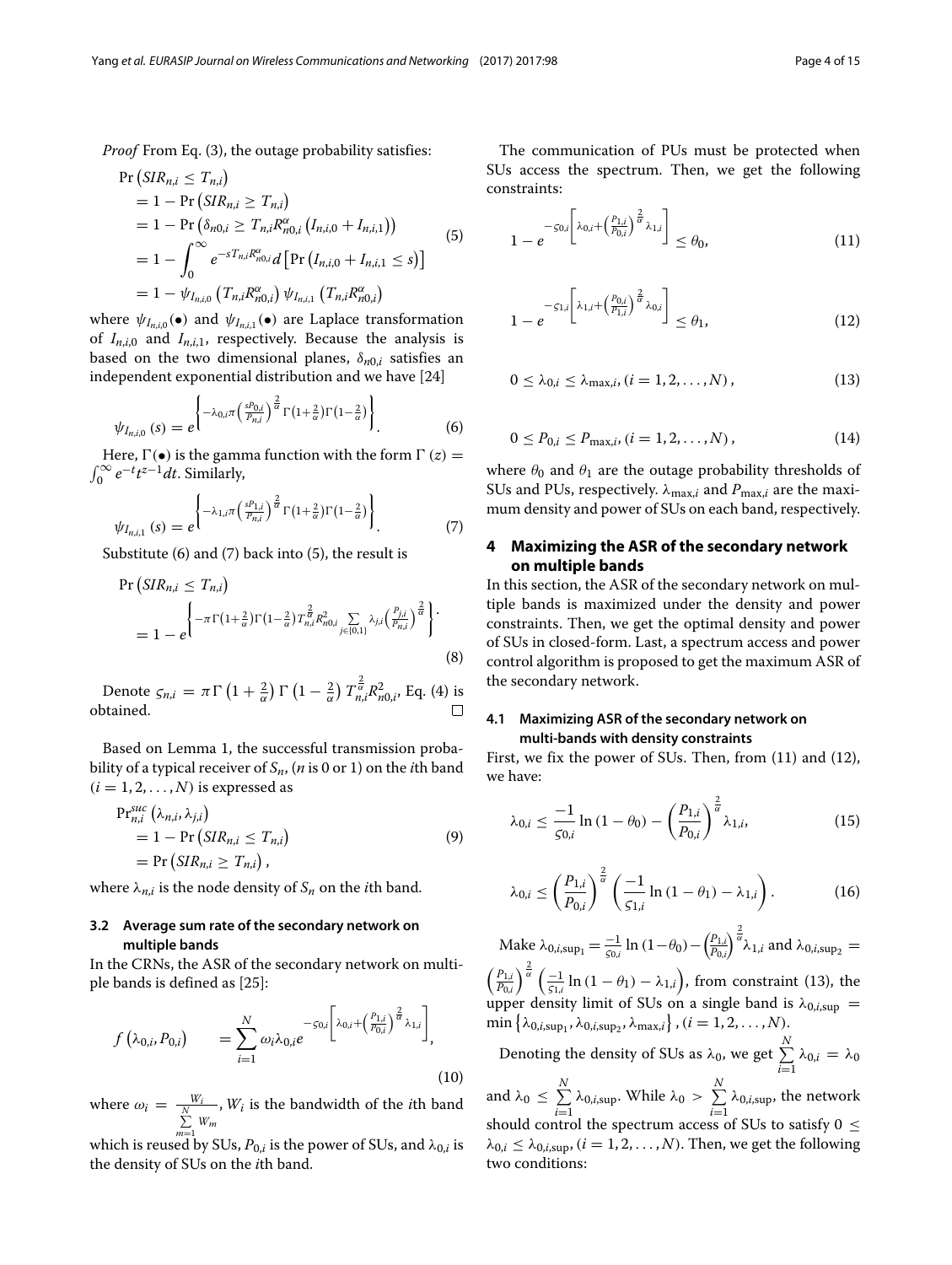(1) When 
$$
\lambda_0 > \sum_{i=1}^N \lambda_{0,i,\text{sup}}
$$
, we have

$$
\max f\left(\lambda_{0,i}, P_{0,i}\right) = \sum_{i=1}^{N} \omega_i \lambda_{0,i} e^{-S_{0,i}\left[\lambda_{0,i} + \left(\frac{P_{1,i}}{P_{0,i}}\right)^{\frac{2}{\alpha}} \lambda_{1,i}\right]}
$$
  
s.t. 
$$
0 \le \lambda_{0,i} \le \lambda_{0,i,\text{sup}}, (i = 1, 2, ..., N).
$$
(17)

Taking the partial derivation of  $f\left( \lambda_{0,i},P_{0,i} \right)$  with respect to  $λ_{0,i}$ ,

$$
\frac{\partial f\left(\lambda_{0,i}, P_{0,i}\right)}{\partial \lambda_{0,i}} = \left(1 - s_{0,i}\lambda_{0,i}\right)\omega_i e^{-s_{0,i}\left[\lambda_{0,i} + \left(\frac{P_{1,i}}{P_{0,i}}\right)^{\frac{2}{\alpha}}\lambda_{1,i}\right]}.
$$
\n(18)

 $\text{Making } \frac{\partial f(\lambda_{0,i}, P_{0,i})}{\partial \lambda_{0,i}} = 0, \lambda_{0,i} = \frac{1}{\varsigma_{0,i}} \text{ is obtained, so the}$ optimal density of SUs on the *i*th band λ∗ 0,*i*,*opt*<sup>1</sup> is

$$
\lambda_{0,i,opt1}^* = \begin{cases} \lambda_{0,i,sup} & \lambda_{0,i,sup} < \frac{1}{S_{0,i}} \\ \frac{1}{S_{0,i}} & \lambda_{0,i,sup} \ge \frac{1}{S_{0,i}} \end{cases} \quad (i = 1, 2, \ldots, N) \,. \tag{19}
$$

(2) When 
$$
\lambda_0 \le \sum_{i=1}^N \lambda_{0,i, \text{sup}}
$$
, we have  
\n
$$
\max f(\lambda_{0,i}, P_{0,i}) = \sum_{i=1}^N \omega_i \lambda_{0,i} e^{-\varsigma_{0,i} \left[ \lambda_{0,i} + \left( \frac{P_{1,i}}{P_{0,i}} \right)^{\frac{2}{\alpha}} \lambda_{1,i} \right]}
$$
\ns.t.  $0 \le \lambda_{0,i} \le \lambda_{0,i, \text{sup}}$ ,  $(i = 1, 2, ..., N)$   
\n
$$
\sum_{i=1}^N \lambda_{0,i} = \lambda_0
$$
\n(20)

Then, we get the optimal density of SUs in the following theorem:

<span id="page-4-2"></span>**Theorem 1** *When the power of SUs on the ith band*  $(i = 1, 2, \ldots, N)$  *is fixed, the optimal density of SUs on the ith band* λ∗ 0,*i*,*opt*<sup>2</sup> *is*

<span id="page-4-3"></span>
$$
\lambda_{0,i,opt2}^{*} = \begin{cases}\n\lambda_{0,i,sup} , 0 \leq \psi < \psi_u \\
\frac{(1-\sqrt{\rho})}{50,i} , \psi_u \leq \rho < 1 , \\
0 , 1 \leq \rho\n\end{cases}
$$
\n(21)

*where*  $\rho = \frac{v}{A_i}, A_i = \omega_i e^{-\zeta_{0,i} \left( \frac{P_{1,i}}{P_{0,i}} \right)^{\frac{2}{\alpha}} \lambda_{1,i}}$ ,  $(i = 1, 2, ..., N)$ .  $\psi_u = (1 - \zeta_{0,i} \lambda_{0,i,\text{sup}}) e^{-\zeta_{0,i} \lambda_{0,i,\text{sup}}}.$  *v* is a Lagrange multi*plier coefficient which satisfies N i*=0  $\lambda_{0,i,opt2}^* = \lambda_0$ .

 $\Box$ 

*Proof* See Appendix [1.](#page-12-0)

**4.2 Maximizing the ASR of the secondary network on multi-bands with power constraints**

In the following, we will maximize the ASR of the secondary network with the power constraint of SUs. Similarly, we fixed the density of SUs. According to [\(11\)](#page-3-4) and [\(12\)](#page-3-5), we have

$$
P_{0,i} \ge P_{1,i} \left[ \frac{-\ln\left(1 - \theta_0\right)}{\lambda_{1,i} \zeta_{0,i}} - \frac{\lambda_{0,i}}{\lambda_{1,i}} \right]^{\frac{-\alpha}{2}},\tag{22}
$$

$$
P_{0,i} \le P_{1,i} \bigg[ \frac{-\ln(1-\theta_1)}{\lambda_{0,i} \zeta_{1,i}} - \frac{\lambda_{1,i}}{\lambda_{0,i}} \bigg]^{\frac{\alpha}{2}}.
$$
 (23)

Denote  $P_{0,i,\inf_1} = P_{1,i} \left[ \frac{-\ln(1-\theta_0)}{\lambda_{1,i} \zeta_{0,i}} - \frac{\lambda_{0,i}}{\lambda_{1,i}} \right]^{-\alpha}$  and  $P_{0,i,\sup_1} =$  $P_{1,i}\left[\frac{-\ln(1-\theta_1)}{\lambda_{0,i}S_{1,i}}-\frac{\lambda_{1,i}}{\lambda_{0,i}}\right]^{\frac{\alpha}{2}}$ , from constraint [\(14\)](#page-3-7), the lower and upper power limit of SUs in a single band are  $P_{0,i,\text{inf}} =$  $\max\left\{0, P_{0,i,\inf_1}\right\}$  and  $P_{0,i,\sup} = \min\left\{P_{\max,i}, P_{0,i,\sup_1}\right\}$ ,  $i =$ 

1, 2, ... , *N*, respectively. Define  $P_0$  as the power for one SUs on all the bands, so we have  $P_0 \leq \sum_{i=1}^{N}$ *i*=1 *P*0,*i*,sup; otherwise, we can control the spectrum access of SUs on each band to make  $P_{0,i,\text{inf}} \leq P_{0,i} \leq P_{0,i,\text{sup}}, (i=1,2,\ldots,N)$  established when  $P_0 > \sum^{N}$ *i*=1 *P*0,*<sup>i</sup>*,sup. Similarly, we get following two aspects:

(1) When the power constraint  $P_0 > \sum^N$ *i*=1 *P*0,*<sup>i</sup>*,sup, we have

$$
\max f\left(\lambda_{0,i}, P_{0,i}\right) = \sum_{i=1}^{N} \omega_i \lambda_{0,i} e^{-\varsigma_{0,i} \left[\lambda_{0,i} + \left(\frac{P_{1,i}}{P_{0,i}}\right)^{\frac{2}{\alpha}} \lambda_{1,i}\right]}.
$$
  
s.t.  $P_{0,i,\inf} \le P_{0,i} \le P_{0,i,\sup}, (i = 1, 2, ..., N)$  (24)

When  $P_{0,i} = P_{0,i,\sup}$ ,  $f(\lambda_{0,i}, P_{0,i})$  can reach the maximum value in the definition domain of *P*0,*i*, we get the optimal power of SUs on the *i*th band as:

$$
P_{0,i,opt1}^* = P_{0,i, \text{sup}}, (i = 1, 2, ..., N). \tag{25}
$$

According to the above analysis, we can the maximize value of ASR only when  $P_{0,i,\text{inf}} \leq P_{0,i,\text{sup}}, (i = 1, 2, ..., N)$ . But when  $P_{0,i,\text{inf}} > P_{0,i,\text{sup}}$  on the *i*th band, the following inequality holds:

<span id="page-4-0"></span>
$$
\left[\frac{-\ln\left(1-\theta_{0}\right)}{\lambda_{1,i} \varsigma_{0,i}} - \frac{\lambda_{0,i}}{\lambda_{1,i}}\right]^{\frac{-\alpha}{2}} > \left[\frac{-\ln\left(1-\theta_{1}\right)}{\lambda_{0,i} \varsigma_{1,i}} - \frac{\lambda_{1,i}}{\lambda_{0,i}}\right]^{\frac{\alpha}{2}}.
$$
\n(26)

Let  $\xi_{0,i} = \frac{-\ln(1-\theta_0)}{\varsigma_{0,i}}$  and  $\xi_{1,i} = \frac{-\ln(1-\theta_1)}{\varsigma_{1,i}}$ , then reshape [\(26\)](#page-4-0), we have

<span id="page-4-1"></span>
$$
\left(\frac{\xi_{0,i}}{\lambda_{1,i}}-\frac{\lambda_{0,i}}{\lambda_{1,i}}\right)\left(\frac{\xi_{1,i}}{\lambda_{0,i}}-\frac{\lambda_{1,i}}{\lambda_{0,i}}\right)<1.\tag{27}
$$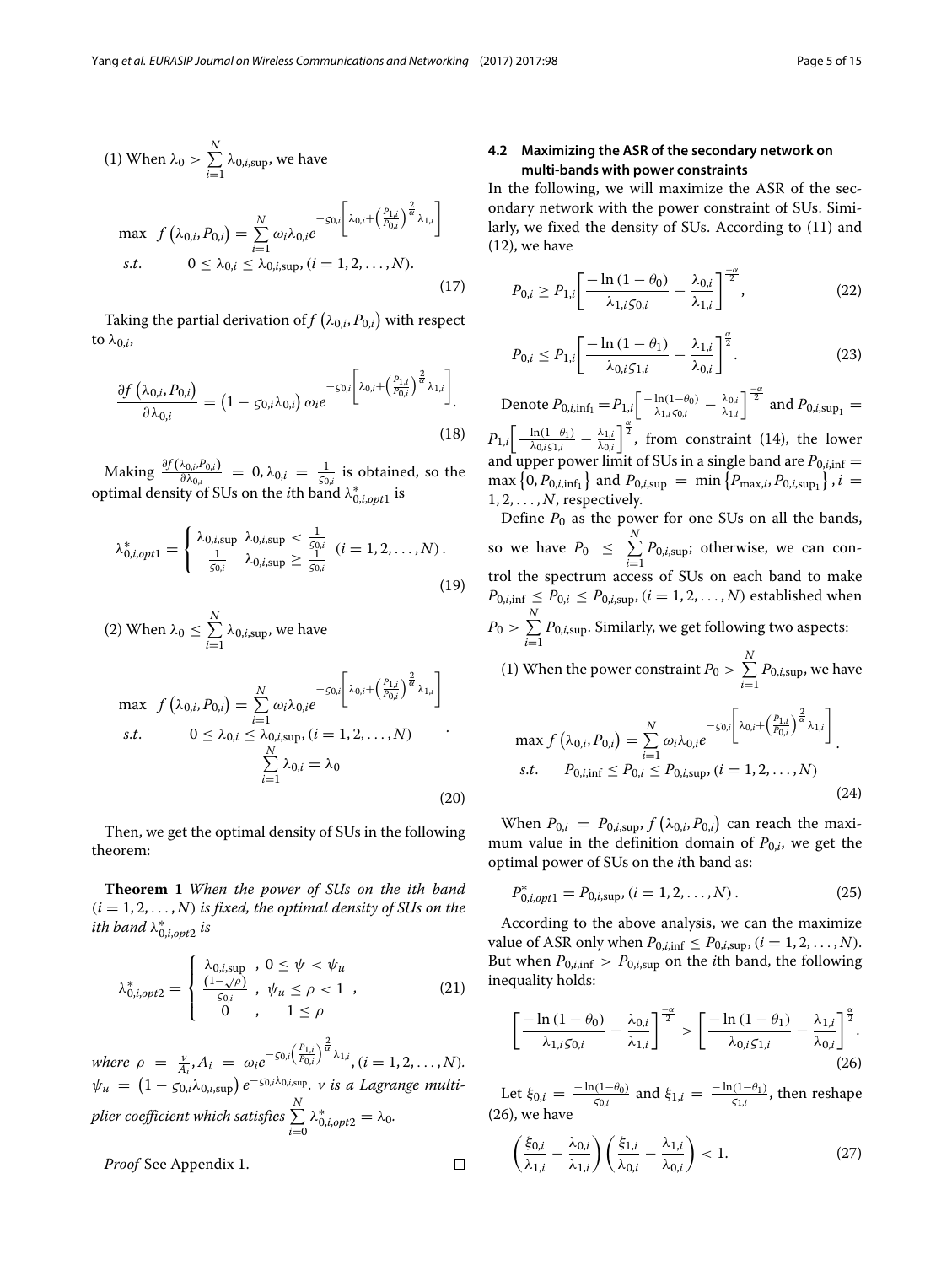**Remark 1** *When more SUs access the spectrum, the interference is becoming more and more serious. Once the density of SUs on the ith band is large enough to make inequality* [\(27\)](#page-4-1) *established, the communication of the PUs cannot be ensured if SUs transmit signal on that band. Then power control must be operated, so*  $P_{0,i}$  *should be zero under this condition.*

(2) When the power constraints of SUs  $P_0 < \sum^N$ *i*=1 *P*0,*<sup>i</sup>*,sup, we have

<span id="page-5-1"></span>
$$
\max f(\lambda_{0,i}, P_{0,i}) = \sum_{i=1}^{N} \omega_i \lambda_{0,i} e^{-S_{0,i} \left[\lambda_{0,i} + \left(\frac{P_{1,i}}{P_{0,i}}\right)^{\frac{2}{\alpha}} \lambda_{1,i}\right]}
$$
  
s.t.  $P_{0,i,\inf} \le P_{0,i} \le P_{0,i,\sup}, (i = 1, 2, ..., N)$   

$$
\sum_{i=1}^{N} P_{0,i} = P_0
$$
  
(28)

In cognitive radio networks, the outage probability threshold of PUs  $\theta_1$  is usually defined as a very small value because the priority of PUs should be provided. Then, denoting  $B_i = \omega_i \lambda_{0,i} e^{-\varsigma_{0,i}\lambda_{0,i}}$ ,  $D_i = \varsigma_{0,i} P_{1,i}^{\frac{2}{\alpha}} \lambda_{1,i}$ ,  $(i =$ 1, 2, ... , *N*), we get the following lemma and theorem:

<span id="page-5-2"></span>**Lemma 2** *When outage probability threshold is*  $\theta_1 \in$  $(0, 1 - e^{-\lambda_{1,i} \varsigma_{1,i}})$ , the negative ASR of secondary network *N*  $-\varsigma_{0,i}\left[\lambda_{0,i} + \left(\frac{P_{1,i}}{P_{0,i}}\right)^{\frac{2}{\alpha}}\lambda_{1,i}\right]$ 

$$
-f\left(\lambda_{0,i},P_{0,i}\right)=-\sum_{i=1}^N\omega_i\lambda_{0,i}e^{-S_{0,i}\left[\lambda_{0,i}^{(1)}+\left(\overline{P_{0,i}}\right)^{j}\lambda_{1,i}\right]}\text{ is convex}
$$

in the power definition domain of SUs  $[P_{0,i,\rm{inf}},P_{0,i,\rm{sup}}].$ 

```
Proof See Appendix 2.
                                                       \Box
```
Then, following theorem shows the optimal power of SUs in each band:

<span id="page-5-0"></span>**Theorem 2** *When the density of SUs on each band is fixed, the optimal power of SUs in the ith*  $(i = 1, 2, \ldots, N)$ *band P*∗ 0,*i*,*opt*<sup>2</sup> *is*

$$
P_{0,i,opt2}^{*} = \begin{cases} P_{0,i, \text{sup}} & , \quad u \leq h_{0,i, \text{min}} \\ P_{0,i, \text{solution}}^{*} & , h_{0,i, \text{min}} < u \leq h_{0,i, \text{max}} \\ P_{0,i, \text{inf}} & , \quad h_{0,i, \text{max}} < u \end{cases}
$$
 (29)

*where h*0,*<sup>i</sup>*,min, *h*0,*i*,max *is the range of the function*  $h\left(P_{0,i}\right)=\frac{2B_{i}D_{i}}{\alpha}e^{-D_{i}P_{0,i}^{\frac{-2}{\alpha}}}P_{0,i}^{-\left(1+\frac{2}{\alpha}\right)},$  and  $P_{0,i,solution}^{*}$  is the solu*tion of u* − *h P*0,*<sup>i</sup>* = 0*. While u is a Lagrange multiplier coefficient which is determined by the condition N*  $\sum_{i=1} P_{0,i} =$ *P*<sub>0</sub>*.* 

#### *Proof* See Appendix [3.](#page-13-0)

#### **4.3 Spectrum access and power control algorithm for maximizing ASR of the secondary network**

Based on the previous analysis, the ASR of the secondary network is convex when the density or the power of SUs is fixed. Then, we propose a spectrum access and power control algorithm for maximizing ASR of the secondary network. The detail of the algorithm is described in Algorithm 1.

| Algorithm 1 Spectrum access and power control |  |  |  |
|-----------------------------------------------|--|--|--|
| algorithm*                                    |  |  |  |

#### **Initialization:**

Initialize  $N$ ,  $\omega_i$ ,  $\theta_0$ ,  $\theta_1$ ,  $\lambda_0$ ,  $P_0$ ,  $\lambda_{1,i}$ ,  $P_{1,i}$ ,  $\zeta_{1,i}$ ,  $\zeta_{0,i}$ ,  $\lambda_{0,i}$  =  $0, P_{0,i} = \frac{P_0}{N}, \lambda_{0,i,\sup}, P_{0,i,\inf}, P_{0,i,\sup}, (i = 1, 2, \ldots, N)$  ,  $C_k =$  $0, k = 0, flag = 0$ **Loop:**

1: **while**  $\Delta C \ge \varepsilon$  **do**<br>2:  $k \leftarrow k+1$  $k \leftarrow k + 1$ 

$$
3: \quad \text{if } flag = 0 \text{ then}
$$

4: if 
$$
\lambda_0 > \sum_{i=1}^{N} \lambda_{0,i,\sup}
$$
 then

 $\sum_{i=1}$ 5: Update density  $\lambda_{0,i}$ , ( $i = 1, 2, ..., N$ ) on each band according to Eq. (19);

6: else  
7: Update density 
$$
\lambda_{0,i}
$$
,  $(i = 1, 2, ..., N)$  on each band  
according to **Therefore 1**:

$$
8: \qquad \text{end if}
$$

9: Update  $\lambda_{0,i, \text{sup}}, (i = 1, 2, ..., N);$ 

10: end if  
11: if 
$$
flag = 1
$$
 then

12: **if** 
$$
P_0 > \sum_{i=1}^{N} P_{0,i, \text{sup}}
$$
 **then**  
13:  $P_{0,i} = P_{0,i, \text{inf}}, (i = 1, 2, ..., N)$  on each band;  
14: **else**

15: Update  $P_{0,i}$ ,  $(i = 1, 2, ..., N)$  on each band according to **Theorem 2**;

- 16: **end if**
- 17: Update  $P_{0,i,\inf}, P_{0,i,\sup}, (i = 1, 2, ..., N);$

18: **end if**

10: **end if**

19: Calculate the ASR of secondary network 
$$
C_k = \sum_{i=1}^{N} C_i
$$
;

$$
20: \quad \Delta C = \frac{|C_{k+1}-C_k|}{C_k};
$$

$$
21: \quad flag = flag \oplus 1;
$$

22: **end while**

**Output:**

 $\Box$ 

Optimal density and power of SUs  $\left(\lambda^*_{0,i,opt}, P^*_{0,i,opt}\right)$  which satisfy

$$
\left(\lambda_{0,i,opt}^*, P_{0,i,opt}^*\right) = \arg \max \left\{C_k\right\}, (i = 1, 2, \ldots, N).
$$

\*Note: 1.  $C_k$  and  $C_i$  are the ASRs of the secondary network in the *k*th iteration and *i*th band, respectively.

2. *flag* means the flag bit in every iteration which has only the value 0 or 1.

3.  $\varepsilon$  is a pre-defined threshold of  $\Delta C$ .

4. The operational symbol "⊕" means logical XOR operation.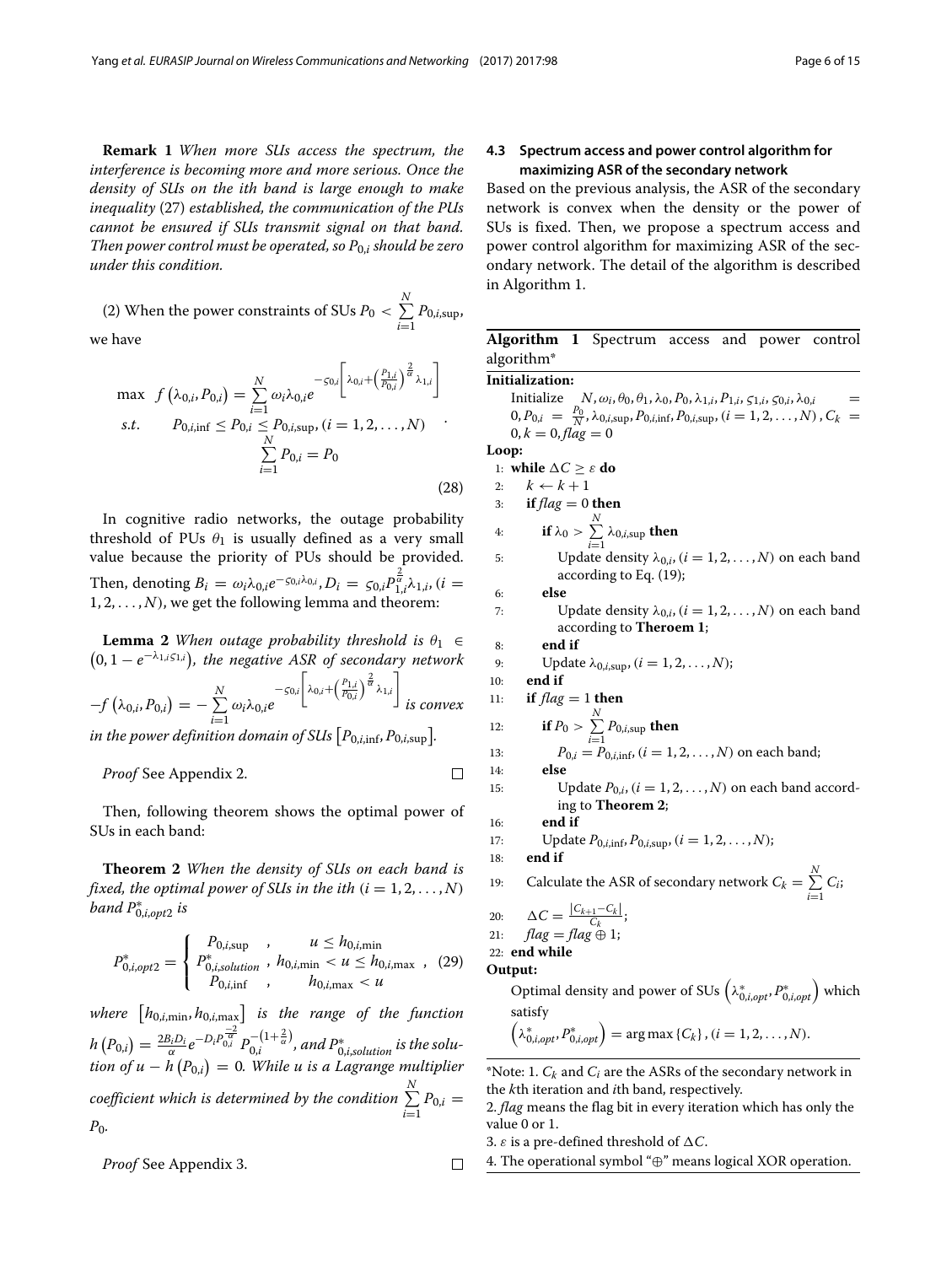The algorithm aims to use the optimal results in Theorems [1](#page-4-2) and [2](#page-5-0) to get the optimal spectrum of SUs and the optimal power of SUs, respectively. Several interpretations are shown as follows:

From step 4 to step 8, the algorithm calculates the optimal density of SUs on each band  $(i = 1, 2, \ldots, N)$ , i.e., we can get the optimal number of SUs which access the spectrum of PUs. Step 9 updates the upper density bound of SUs on each band. Then, step 12 to step 16 calculate the optimal power of SUs on each band  $(i = 1, 2, \ldots, N)$ , which the calculation is according to the Theorem 2. Step 17 updates the lower and upper bound of SUs on each band.

According to the two if-else-end parts, each time we get the optimal density of SUs, the constraints of the power are changed. Similarly, when we calculate the optimal power of SUs, the value will change the constraints of the density. So, we make an iteration between the optimization between the density and power of SUs, which is controlled by the flag bit in step 21. We also calculate the ASR gap between each two iterations, which is shown as  $\Delta C$  in step 20. The final optimal density and power of SUs will be reached when  $\Delta C < \varepsilon$ , where  $\varepsilon$  is a pre-defined threshold of  $\Delta C$ . In the end, we get the optimal density and power of SUs in CRNs.

#### <span id="page-6-0"></span>**5 Simulation results and discussions**

In this section, the outage probability and ASR of secondary network on one single band are analyzed. Then, the density and power boundary which confine the optimization are discussed. Moreover, we present the maximum ASRs of the secondary network on multiple bands. Finally, the maximum ASR on five bands with the proposed algorithm is compared with average power allocation method to make the results more insightful.

#### **5.1 Simulation analysis of outage probability, density and power boundaries of SUs on the single band**

The basic parameters on one single band are listed in Table [1.](#page-6-1) We consider a simulation scenario as a 500  $\times$ 500  $\mathrm{m}^2$  square region. The traffic model is full buffer. Both the number of PUs or SUs on these single bands is set as 25. The band is assumed with a bandwidth normalized to 1. The subscript *i* means the serial number of this band.

Figure [2](#page-7-0) illustrates the relationship between the outage probability and the density of SUs on a single band. From Fig. [2,](#page-7-0) outage probability is rising as the density of SUs is increasing because of higher density of SUs causing more serious interference to the secondary network. Furthermore, Fig. [2](#page-7-0) shows the outage probability of SUs under different densities of PUs on a same band. With the increasing density of PUs, the secondary network suffers more interference from the primary network, so the outage probability of SUs is bigger when the density of PUs is higher. Furthermore, the higher the power of SUs is, the lower the outage probability of SUs is. It is known that secondary network can get a better communication quality with a higher power of SUs under the same density of SUs in the CRNs.

In Fig. [3,](#page-7-1) the relationship between outage probability of SUs and power of SUs on a single band is shown. From Fig. [3,](#page-7-1) outage probability of SUs is reducing as the power of SUs is increasing because the high power of SUs can bring the improvement of SIR in the secondary network under the same environment. In addition, the figure reveals that the bigger density of SUs makes a higher outage probability of SUs under the same power of SUs. This is due to the interference between SUs that is more serious as the density of SUs is increasing. Moreover, when the power of SUs is increasing, the outage probability of SUs are approaching to stable. This is due to the power of SUs that can only reduce the harmful influence from the primary network to the secondary network, but cannot completely reduce the interference among secondary networks.

Following, Fig. [4](#page-8-0) illustrates that the value range of density of SUs, which means how many SUs can access the spectrum of PUs. Two curves with same color are based on Eqs. [\(15\)](#page-3-8) and [\(16\)](#page-3-9). Black ellipses mean the density boundaries of SUs, which are the maximum densities of SUs we can choose. Furthermore, SUs can use a lower power when the power of PUs is low because interference from the primary network is small. In addition, when the power of PUs is high, SUs can get bigger density value with a high power of SUs. This is due to the primary network that can bear more interference when the power of PUs is high.

In Fig. [5,](#page-8-1) power boundaries of SUs on a single band are shown. Black circles point out the intersection of the power upper bound and lower bound. When density of

<span id="page-6-1"></span>**Table 1** Simulation parameters on one single band

| Parameter             | Physical mean                                     | Value               |
|-----------------------|---------------------------------------------------|---------------------|
| $\lambda_{1,i}$       | Density of PUs                                    | 0.0001 user / $m^2$ |
| $\lambda_{0,i}$       | Density of SUs                                    | 0.0001 user / $m^2$ |
| $P_{1,i}$             | Power of PUs                                      | 25 dBm              |
| $P_{0,i}$             | Power of SUs                                      | 15 dBm              |
| α                     | Path loss coefficient                             | $\overline{4}$      |
| $T_{0,i}$ / $T_{1,i}$ | SIR threshold of SUs / PUs                        | 0 dB                |
| $R_{10,i}$            | Average link distance in the primary<br>network   | 50 m                |
| R <sub>00.i</sub>     | Average link distance in the<br>secondary network | 15 <sub>m</sub>     |
| $\theta_0/\theta_1$   | Outage probability threshold of SUs<br>/ PUs      | 0.1                 |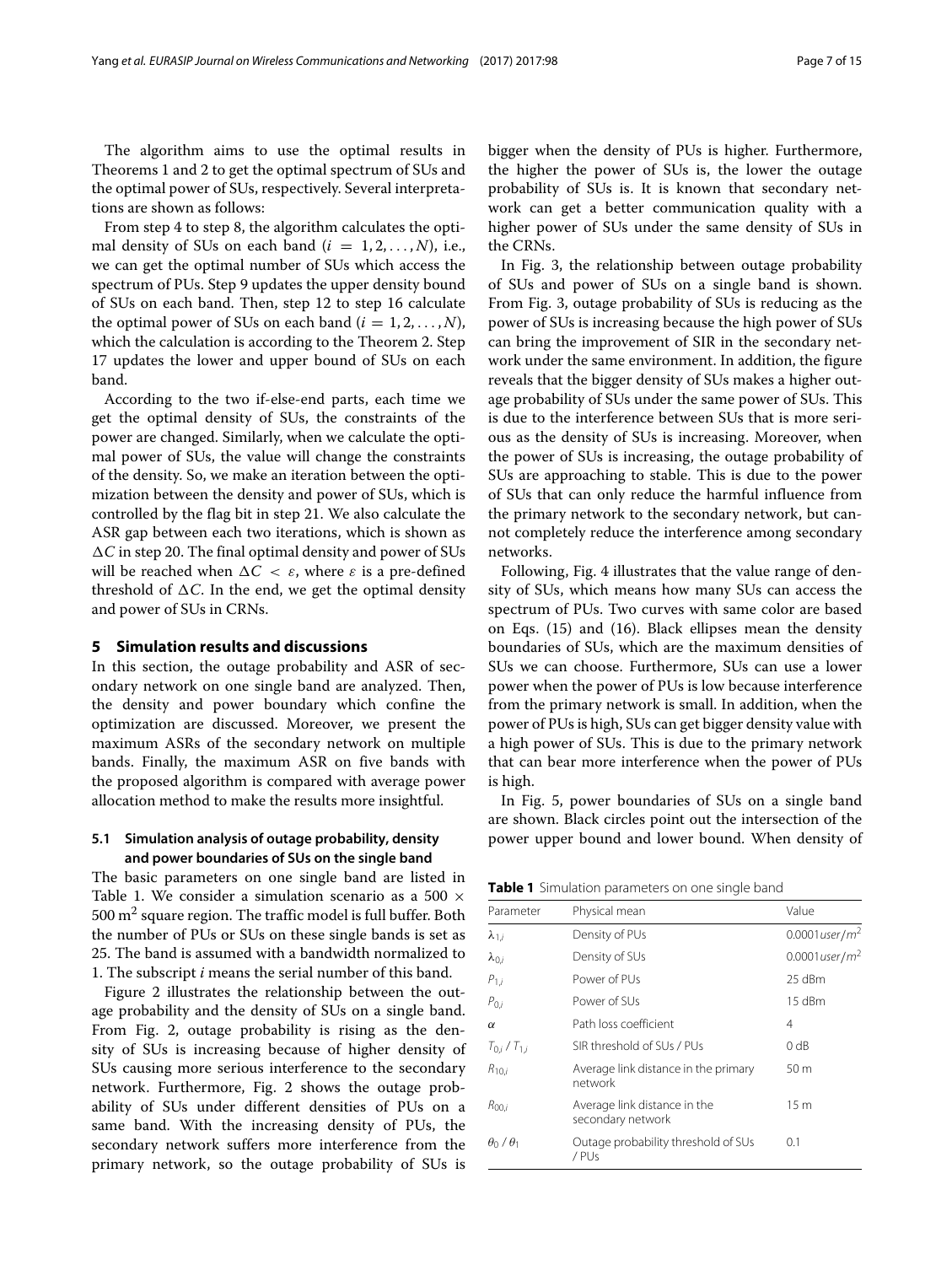

<span id="page-7-0"></span>SUs exceeds that point, SUs cannot access the spectrum of PUs in order to protect the communication of PUs. From Fig. [5,](#page-8-1) the boundary curve with bigger power of PUs is higher than the curve with low power. This is due to the primary network that suffers more interference from SUs while the secondary network needs high power to resist interference from the primary network.

#### **5.2 Simulation analysis of ASR and maximum ASR of the secondary network**

Figure [6](#page-9-0) demonstrates the change of ASR of the secondary network with power of SUs on a single band. We can see that the ASR of SUs increases with the power of SUs because the high power of SUs can improve the SIR in the secondary network. More specifically, Fig. [6](#page-9-0) also indicates

<span id="page-7-1"></span>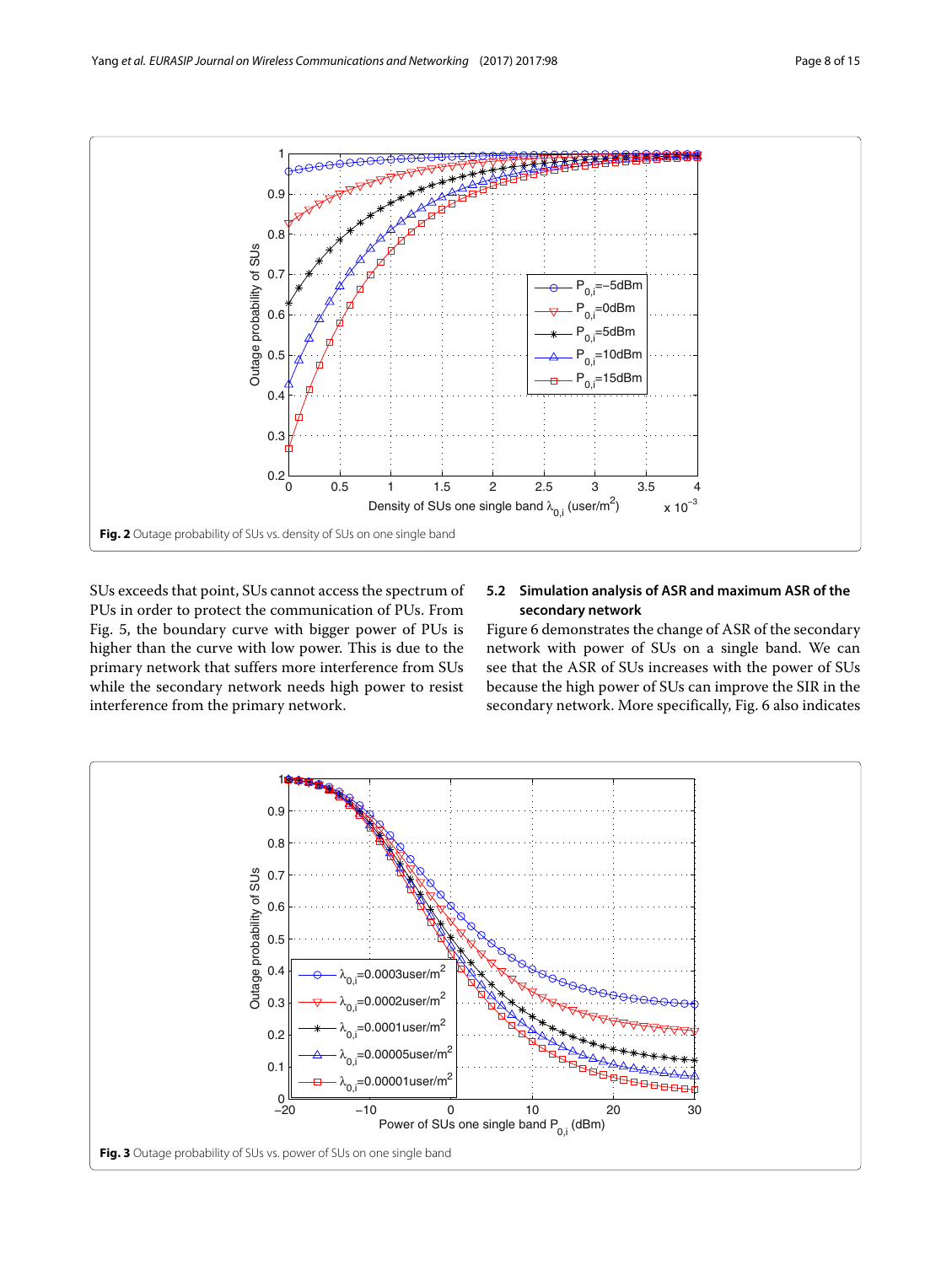

<span id="page-8-0"></span>that the high density of SUs leads to high ASR of SUs. When the power of SUs is high, the curves tend to stable values because the interference among SUs cannot be completely eliminated by enhancing the power of SUs.

In Fig. [7,](#page-9-1) the relationship between ASR of the secondary network and density of SUs on a single band is considered. When density of SUs is low, the ASR of the secondary network increases as the density of SUs increases. This is due to more SUs accessing the spectrum of PUs that enhance the performance of the secondary network. When the density of SUs is high and continues to increase, the interference among the SUs becomes large and causes harmful interference to the secondary network, so the ASR of the secondary network begins to reduce.

<span id="page-8-1"></span>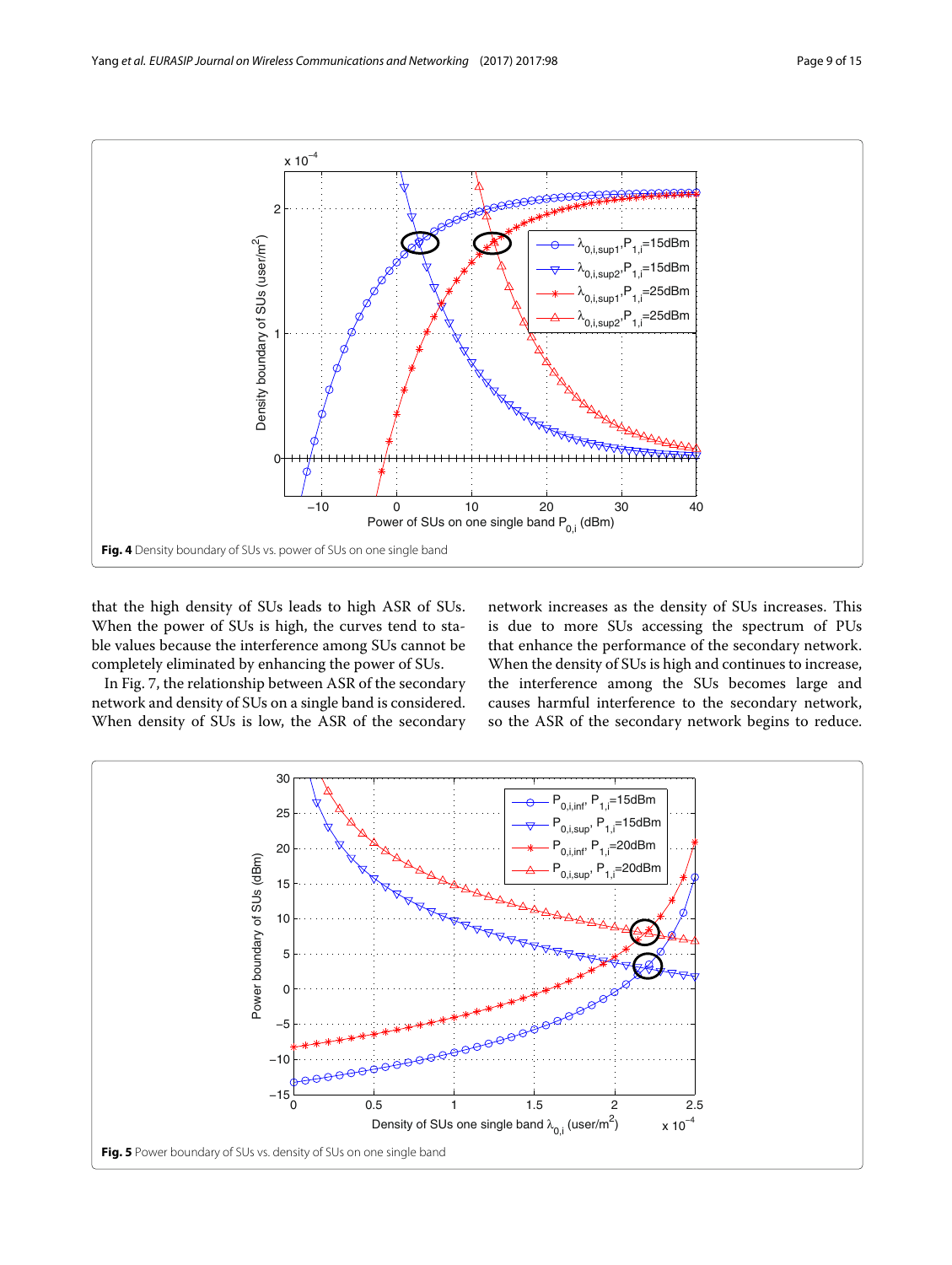<span id="page-9-0"></span>Furthermore, the figure illustrates that when the power of PUs is decreasing, the ASR of SUs is rising, which is due to the reduction of interference from PUs to secondary network.

Next, the simulation results of CRNs on multiple bands are discussed. We also consider a simulation scenario as a 500  $\times$  500 m<sup>2</sup> square region under the Monte Carlo simulation. The spectrum band of PUs is divided into and 2, the average number of PUs on each band is 20, while the average number of PUs on each band is 70 in case 3.

five sub-bands with the bandwidth in three cases. Each band is assumed with a bandwidth normalized to 1. The key parameters are listed in Table [2.](#page-11-1) In cases 1

In Fig. [8,](#page-10-0) a comparison between the proposed algorithm and the average power allocation algorithm is illustrated.

<span id="page-9-1"></span>

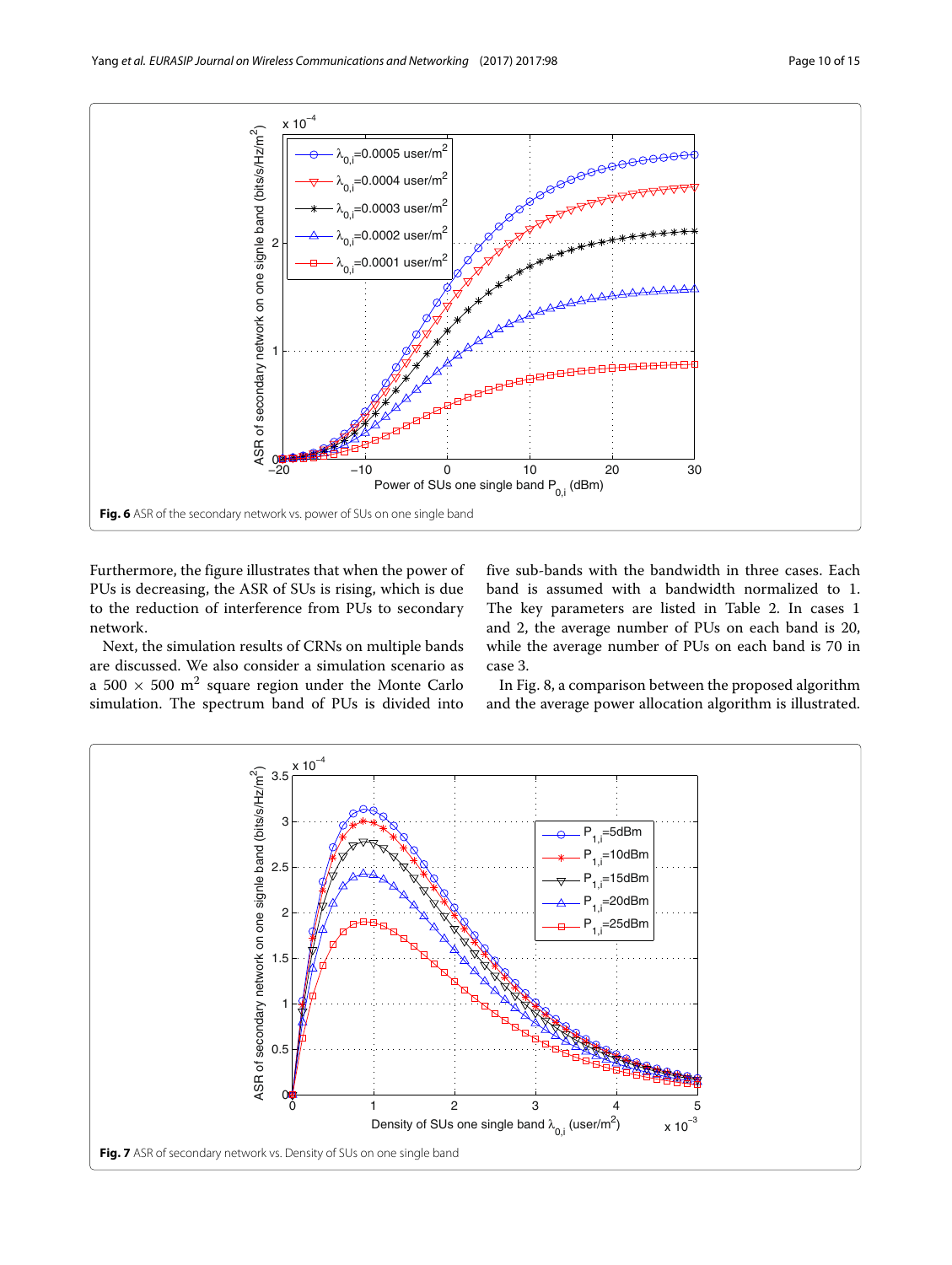

<span id="page-10-0"></span>The simulation is based on five bands with different densities and powers of PUs; the detailed parameters are shown in Table [2.](#page-11-1) Both algorithms adopt the same way to calculate the optimal density or transmission power of SUs. The only difference is when we calculate the density or

transmission power of SUs in each iteration, the change in the quantity of density or power is distributed averagely to all the five bands with average power allocation algorithm. From Fig. [8,](#page-10-0) we can see that the sum of the ASR of the secondary network can achieve the highest values. While

<span id="page-10-1"></span>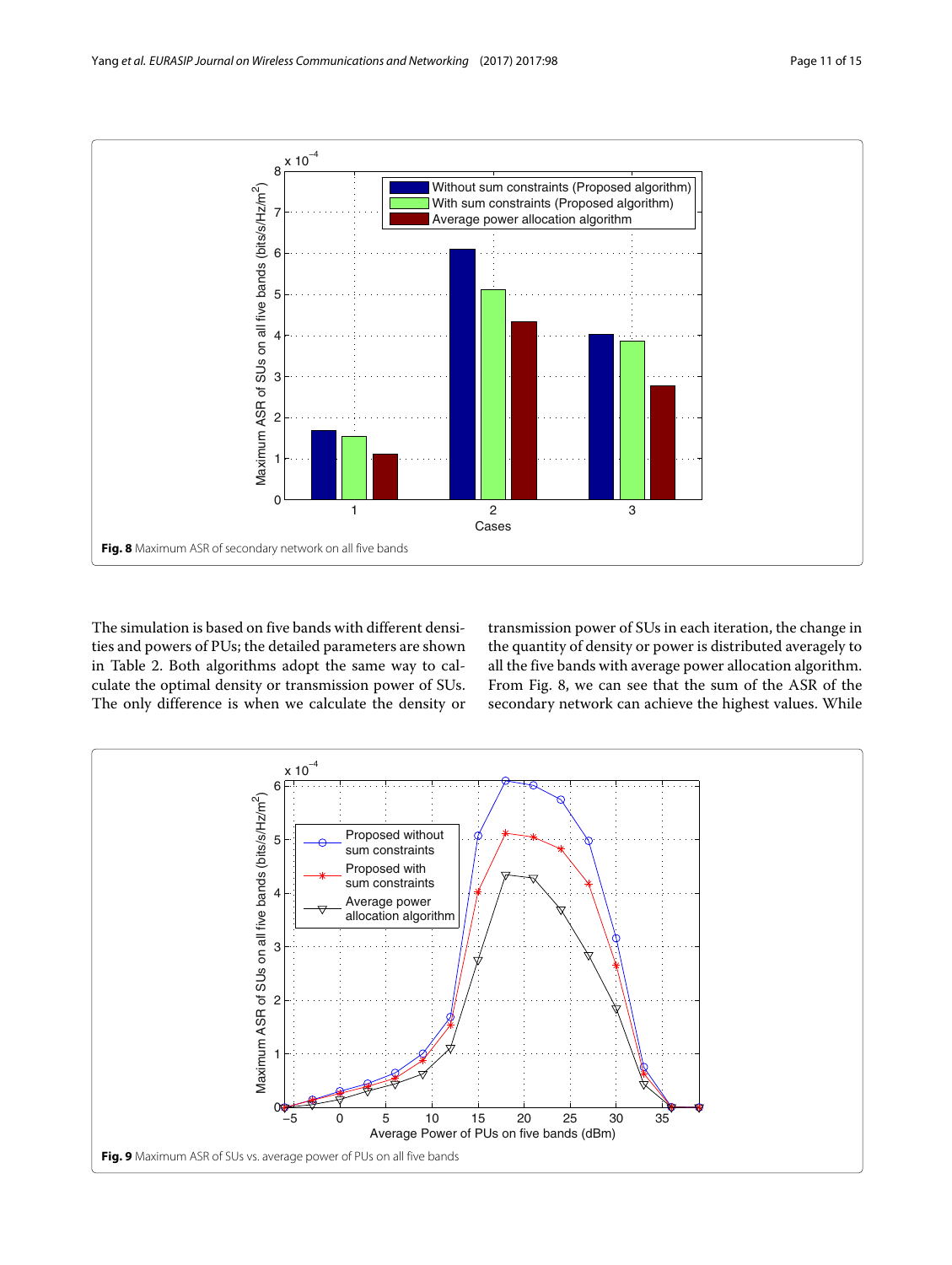<span id="page-11-1"></span>**Table 2** Key parameters of the simulation on five bands

|                                                             | Parameters as [band1 band2 band3 band4 band5] |                                   |                  |  |  |  |
|-------------------------------------------------------------|-----------------------------------------------|-----------------------------------|------------------|--|--|--|
| Parameter                                                   | Case 1                                        | Case 2                            | Case 3           |  |  |  |
| Power of PUs<br>(dBm)                                       | [10 10 10 20 20]                              | [20 25 15 10 20] [20 25 15 10 20] |                  |  |  |  |
| Density of PUs<br>(10 <sup>-5</sup> · user/m <sup>2</sup> ) | [11113]                                       | [11113]                           | [10 30 50 20 30] |  |  |  |

with the constraints of the sum of the density and power of SUs, the ASR is decreased due to the constraints from PUs that become strict. This forbids some SUs to access the spectrum of the PUs. Furthermore, we can see the proposed algorithm results to a better ASR of the secondary network, which is due to our proposed algorithm that can make a proper number of SUs to access the spectrum. In addition, compare case 1 with case 2, we can see that PUs can endure more interference when the power of PUs becomes larger. So, more SUs can access the spectrum of PUs. But when both the density and power of PUs become large, the spectrum access of SUs is confined because the constraints of PUs become strict. Then, we can see that the ASR of the secondary network in case 3 is lower than that in case 2.

Figure [9](#page-10-1) shows the relationship between the maximum ASR of SUs and the average power of PUs on five bands. The densities of PUs on the five bands are as cases 1 and 2 have shown in Table [2.](#page-11-1) At first, we can see the maximum ASR of SUs is increasing as the average power of PUs is increasing. This is due to the fact that PUs cannot

endure too much interference from SUs, the constraints to the SUs is strict, and the maximum ASR of SUs is also not very high. When the power continues to increase, the maximum ASR of SUs can reach its peak value. We can see our proposed algorithm is better than the average power allocation algorithm. In our proposed algorithm, a proper number of SUs access the spectrum of PUs. In addition, the maximum ASR is decreasing when the average power of PUs continues to increase. The interference from the PUs becomes serious when the average power of PUs becomes larger.

In Fig. [10,](#page-11-2) the maximum ASR of SUs is decreasing as the average density of PUs is decreasing. The power of PUs on the five bands are as cases 2 and 3 have shown in Table [2.](#page-11-1) As the black ellipse has shown, when the average density of PUs is low, the interference among the PUs is not high. Which means that when the SIR of PUs is high, PUs in the networks can endure more interference from the SUs. Thus, more SUs can access the spectrum of PUs, and the maximum ASR of SUs is high. But as the the density of PUs increases, the interference of PUs becomes large, which causes the constraints to SUs become strict. Then, we can see the curves decline. In addition, the proposed algorithm achieves a better performance than the average power allocation algorithm, which also verifies the results in Fig. [8](#page-10-0) before.

#### <span id="page-11-0"></span>**6 Conclusions**

In this paper, we have studied the optimal spectrum access and power control of SUs on multiple bands. The outage probabilities and ASR of SUs have been obtained based

<span id="page-11-2"></span>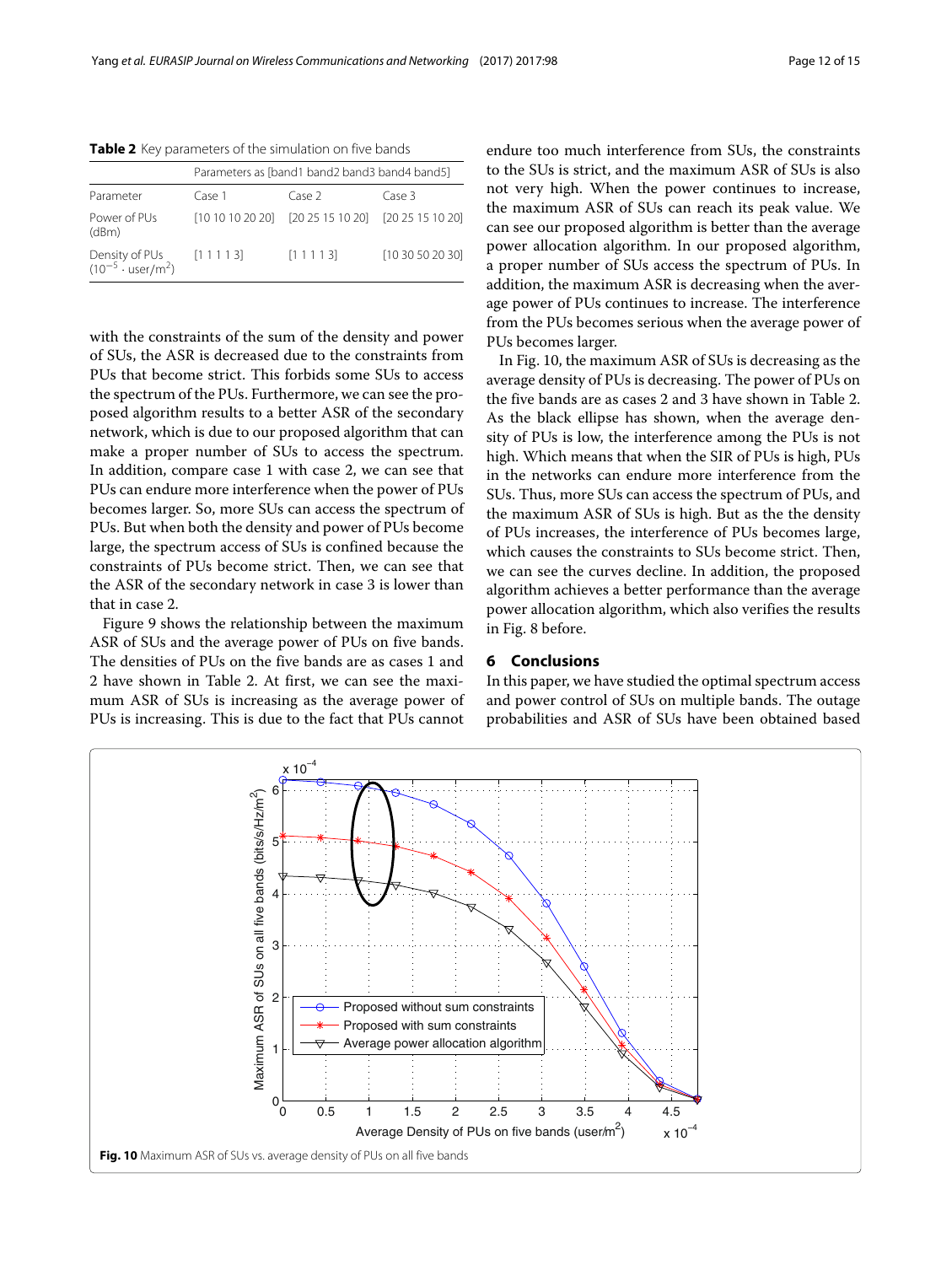on the CRNs which are modeled by PPPs. Then, we have obtained the constraints from both PUs and SUs. The convexity of the target ASR has also been verified. So, we have derived out the optimal densities and powers of SUs in closed-form. Last, a spectrum access and power control algorithm of SUs has been proposed to get the maximum ASR of SUs. From the simulation, we can see that the outage probability, ASR, density, and power of SUs on each band are all constrained by the primary network and the interference in CRNs. The optimal values on multiple bands are reduced when the sum constraints are added. Simulation results have also verified the superiority of the proposed algorithm over the average power allocation algorithm.

#### <span id="page-12-0"></span>**Appendix 1**

#### **Proof of Theorem 1**

Make  $\lambda_{0,i} = x_i$ , change the optimization problem (20) into the standard form as

$$
\min \qquad -f(x_i) = -\sum_{i=1}^{N} A_i x_i e^{-\zeta_{0,i} x_i}
$$
\n
$$
s.t. \qquad x_i \ge 0
$$
\n
$$
x_i - \lambda_{0,i, \sup} \le 0, (i = 1, 2, ..., N)
$$
\n
$$
\sum_{i=1}^{N} x_i = \lambda_0
$$
\n(30)

The second derivative of target function with respect to  $\lambda_{0,i}$  satisfies

$$
-f''(x_i) = A_i \varsigma_{0,i} \left(2 - \varsigma_{0,i} x_i\right) e^{-\varsigma_{0,i} x_i}.
$$
 (31)

In practical CRNs, the outage probability thresholds  $\theta_0$ and  $\theta_1$  are both very small values, which leads to  $\zeta_{0,i}x_i < 2$ , so

$$
-f''(x_i) > 0, 0 \le x_i \le \lambda_{0,i, \sup}.
$$
 (32)

So, the maximization problem is a convex problem; define the symbol of optimal  $x_i$  as  $x_i^*$ , then we have the Lagrange function as follows:

$$
L(x_i^*, k_i, l_i, v)
$$
  
=  $-\sum_{i=1}^N A_i x_i^* e^{-\varsigma_{0,i} x_i^*} - \sum_{i=1}^N k_i x_i^*$   
+  $\sum_{i=1}^N l_i (x_i^* - \lambda_{0,i, \sup}) + v \left( \sum_{i=1}^N x_i^* - \lambda_0 \right).$  (33)

According to the KKT condition, we get the following algebras:

(1) 
$$
x_i^* \ge 0, i = 1, 2, ..., N;
$$
  
\n(2)  $k_i \ge 0, i = 1, 2, ..., N;$   
\n(3)  $l_i \ge 0, i = 1, 2, ..., N;$   
\n(4)  $x_i^* - \lambda_{0,i, \text{sup}} \le 0, i = 1, 2, ..., N;$ 

(5) 
$$
k_i x_i^* = 0, i = 1, 2, ..., N;
$$
  
\n(6)  $l_i (x_i^* - \lambda_{0,i,\text{sup}}) = 0, i = 1, 2, ..., N;$   
\n(7)  $-A_i (1 - S_{0,i} x_i^*) e^{-S_{0,i} x_i^*} - k_i + l_i + \nu = 0, i = 1, 2, ..., N;$   
\n(8)  $\sum_{i=1}^N x_i^* = \lambda_0.$ 

From (7) we have

$$
k_i = l_i + \nu - A_i \left( 1 - \zeta_{0,i} x_i^* \right) e^{-\zeta_{0,i} x_i^*}. \tag{34}
$$

From (6) we have

<span id="page-12-2"></span>
$$
l_i x_i^* = l_i \lambda_{0,i,\text{sup}}.\tag{35}
$$

Take the two equations above into (5) and transform

$$
\[v - A_i \left(1 - \zeta_{0,i} x_i^*\right) e^{-\zeta_{0,i} x_i^*} \] x_i^* + l_i \lambda_{0,i,\sup} = 0. \tag{36}
$$

Combine with (1) to (5), we can know:

If  $\nu \ge A_i$ ,  $\nu - A_i \left(1 - \zeta_{0,i} x_i^*\right) e^{-\zeta_{0,i} x_i^*} > 0$ , so  $x_i^* = 0$ ,  $l_i =$  $\Omega$ .

If  $v < A_i$ , the following results are obtained:

If  $\nu \geq A_i \left(1 - \zeta_{0,i} \lambda_{0,i,\sup}^* \right) e^{-\zeta_{0,i} \lambda_{0,i,\sup}^*}$ , so  $l_i = 0$ . According to [\(36\)](#page-12-2), we have

$$
\nu - A_i \left( 1 - \zeta_{0,i} x_i^* \right) e^{-\zeta_{0,i} x_i^*} = 0. \tag{37}
$$

Bring  $e^{-\varsigma_{0,i}x_i^*} \sim (1+\varsigma_{0,i}x_i^*)$  into the equation, we get  $x_i^* = \frac{1}{\varsigma_{0,i}} \left( 1 - \sqrt{\frac{\nu}{A_i}} \right)$ . Otherwise, we have  $x_i^* = \lambda_{0,i,\mathrm{sup}}.$ So from above, the results in Eq. [\(21\)](#page-4-3) are obtained.  $\Box$ 

#### <span id="page-12-1"></span>**Appendix 2**

#### **Proof of Lemma 2**

For the target function in [\(28\)](#page-5-1), we get

$$
- \omega_i \lambda_{0,i} e^{-\zeta_{0,i} \left[ \lambda_{0,i} + \left( \frac{P_{1,i}}{P_{0,i}} \right)^{\frac{2}{\alpha}} \lambda_{1,i} \right]}
$$
  
= 
$$
- \omega_i \lambda_{0,i} e^{-\zeta_{0,i} \lambda_{0,i}} \cdot e^{-\zeta_{0,i} \left( \frac{P_{1,i}}{P_{0,i}} \right)^{\frac{2}{\alpha}} \lambda_{1,i}}.
$$
 (38)

Then the equation above can be transformed into  $-f\left(\lambda_{0,i},P_{0,i}\right) = -B_i e^{-D_i P_{0,i}^{\frac{-2}{\alpha}}}.$  Calculate its second partial derivative with respective to  $P_{0,i}$ . We get

$$
-f''\left(\lambda_{0,i}, P_{0,i}\right)
$$
  
= 
$$
\frac{2B_i D_i e^{-D_i P_{0,i}^{\frac{-2}{\alpha}}} P_{0,i}^{\frac{-2(\alpha+2)}{\alpha}}}{\alpha^2} \left[ -2D_i + (\alpha+2) P_{0,i}^{\frac{2}{\alpha}} \right].
$$
 (39)

The domain of  $P_{0,i}$  is  $P_{0,i,inf} \leq P_{0,i} \leq P_{0,i,sup}$ , and it is obvious that  $-2D_i + (\alpha + 2) P_{0,i}^{\frac{2}{\alpha}}$  is monotonously increasing with  $P_{0,i}$ , so if the lower limit of  $P_{0,i}$  makes the second partial derivative greater than zero, all the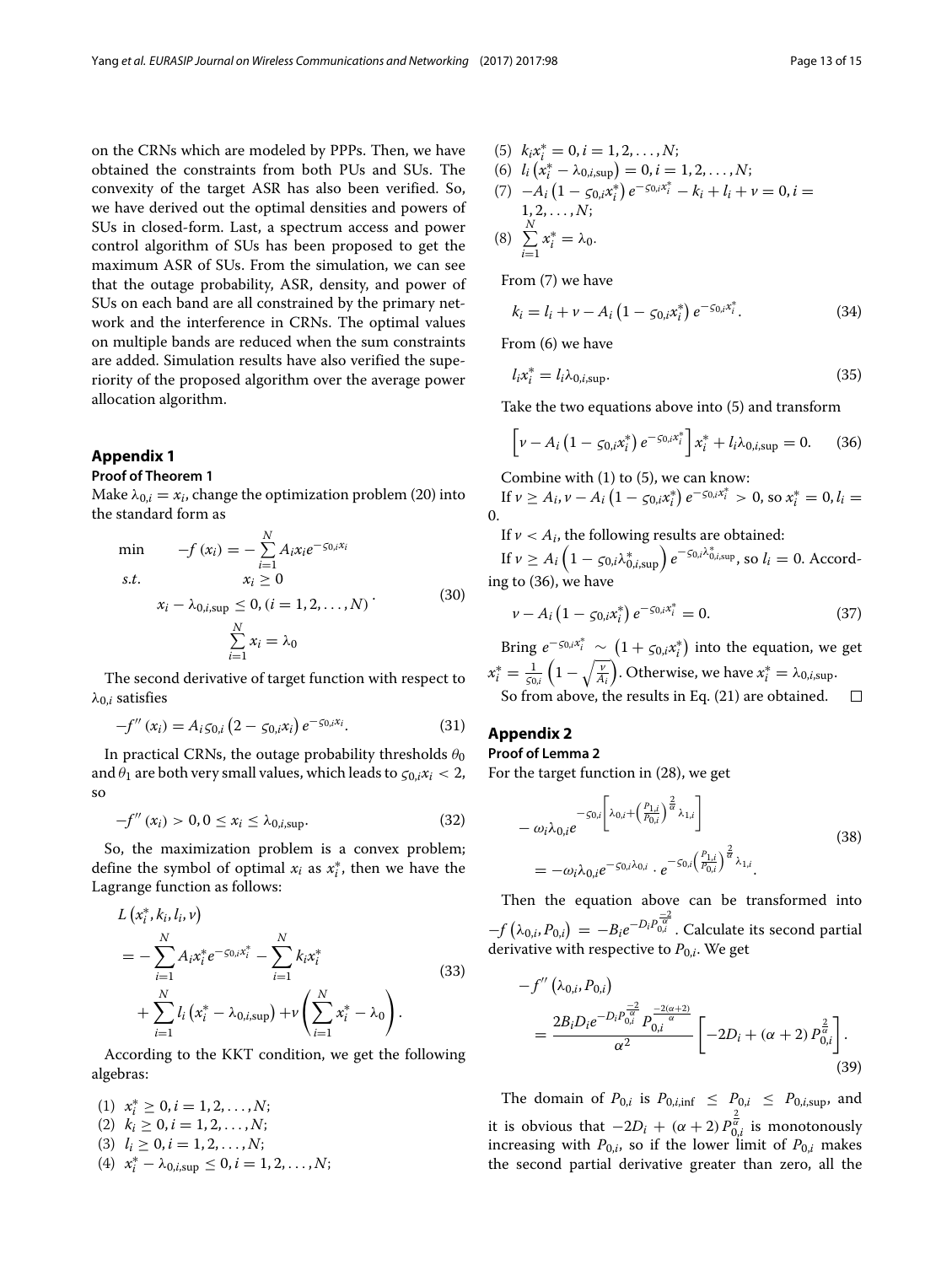values of  $P_{0,i}$  in the domain make so. Because  $P_{0,i,inf}$  =  $0, P_{1,i}\left[-\frac{\ln(1-\theta_0)}{\lambda_{1,i}\varsigma_{0,i}}-\frac{\lambda_{0,i}}{\lambda_{1,i}}\right]^{\frac{-\alpha}{2}}\bigg\},$  we have (1) When  $P_{0,i,\inf} = 0$ , it is obvious that  $-f''\left(λ_{0,i}, P_{0,i}\right) ≥$ 0.

(2) When  $P_{0,i,\text{inf}} > 0$ , we have

$$
- 2D_i + (\alpha + 2) P_{0,i,\inf}^{\frac{2}{\alpha}} = -\varsigma_{0,i} P_{1,i}^{\frac{2}{\alpha}} \lambda_{1,i} \left[ 2 + \frac{(\alpha + 2)}{\ln(1 - \theta_0) + \lambda_{0,i} \varsigma_{1,i}} \right].
$$
 (40)

From  $P_{0,i,\text{inf}} > 0$ , we know

$$
P_{0,i,\inf} = P_{1,i} \bigg[ -\frac{\ln\left(1-\theta_0\right)}{\lambda_{1,i} \zeta_{0,i}} - \frac{\lambda_{0,i}}{\lambda_{1,i}} \bigg]^{\frac{-\alpha}{2}} > 0. \tag{41}
$$

So, we have

$$
P_{1,i}\left(\frac{1}{\lambda_{1,i}}\right)^{\frac{-\alpha}{2}}\left(\frac{1}{50,i}\right)^{\frac{-\alpha}{2}}\left[-\ln\left(1-\theta_{0}\right)-50,i\lambda_{0,i}\right]^{\frac{-\alpha}{2}}>0.
$$
\n(42)

So,  $\ln (1 - \theta_0) + \zeta_{0,i} \lambda_{0,i} < 0$ . The outage probability threshold of SUs  $\theta_0$  is a very tiny value which ensures the communication in the secondary network. Here, we can make 0 <  $\theta_0$  < 1 −  $e^{-(1 + \varsigma_{0,i} \lambda_{0,i})}$ , so we get

$$
-1 < \ln\left(1 - \theta_0\right) + \zeta_{0,i}\lambda_{0,i} < 0. \tag{43}
$$

Then,  $2 + \frac{\alpha+2}{\ln(1-\theta_0)+\varsigma_{0,i}\lambda_{0,i}} < 0$ , and we have

$$
-2D_i + (\alpha + 2) P_{0,i,\inf}^{\frac{2}{\alpha}} > 0.
$$
 (44)

Thus, we know  $-f''(\lambda_{0,i}, P_{0,i}) > 0$  when  $P_{0,i} =$  $P_{0,i,\rm inf}$ . While  $-2D_i + (\alpha+2) \, P_{0,i}^{\frac{2}{\alpha}}$  is monotonously increasing with  $P_{0,i}$ , so  $-f\left(\lambda_{0,i}, P_{0,i}\right)$  is convex when  $P_{0,i}$  ∈  $[P_{0,i,inf}, P_{0,i,sup}].$ 

#### <span id="page-13-0"></span>**Appendix 3**

#### **Proof of Theorem 2**

Make  $P_{0,i} = p_i$ , change the optimization problem [\(28\)](#page-5-1) into the standard form as follows:

$$
\min \quad -f(p_i) = -\sum_{i=1}^{N} \omega_i \lambda_{0,i} e^{-S_{0,i} \left[ \lambda_{0,i} + \left( \frac{P_{1,i}}{P_{0,i}} \right)^{\frac{2}{\alpha}} \lambda_{1,i} \right]} \\
 s.t. \quad p_i - P_{0,i,\inf} \ge 0, i = 1, 2, ..., N \\
 p_i - P_{0,i,\sup} \le 0, i = 1, 2, ..., N \\
 \sum_{i=1}^{N} p_i = P_0\n \tag{45}
$$

From Lemma [2,](#page-5-2) we know the target function is convex. Define the symbol of optimal  $p_i$  as  $p_i^*$  and construct

Lagrange function as follows:

$$
L (p_i^*, s_i, t_i, u)
$$
  
=  $-\sum_{i=1}^N B_i e^{-D_i p_i^* \frac{-2}{\alpha}} - \sum_{i=1}^N s_i (p_i^* - P_{0,i,\inf})$   
+  $\sum_{i=1}^N t_i (p_i^* - P_{0,i,\sup}) + u \left( \sum_{i=1}^N p_i^* - P_0 \right).$  (46)

From KKT condition, we get

 $(1)$   $s_i \geq 0, i = 1, 2, \ldots, N$  $(2)$   $t_i \geq 0, i = 1, 2, \ldots, N$ (3)  $p_i^* - P_{0,i,\inf} \geq 0, i = 1, 2, ..., N$  $p_i^* - P_{0,i,\text{sup}} \leq 0, i = 1,2,\ldots,N$ (5)  $s_i (p_i^* - P_{0,i,\text{inf}}) = 0, i = 1, 2, ..., N$ (6)  $t_i (p_i^* - P_{0,i, \text{sup}}) = 0, i = 1, 2, ..., N$  $(7)$   $-\frac{2B_iD_i}{\alpha}e^{-D_i p_i^* \frac{-\alpha}{\alpha}} p_i^* - (1 + \frac{2}{\alpha}) - s_i + t_i + u = 0;$ (8)  $\sum_{i=1}^{N}$ *i*=1  $p_i^* = P_0.$ 

Transform (7) into

$$
s_i = -\frac{2B_i D_i}{\alpha} e^{-D_i p_i^{* \frac{-2}{\alpha}}} p_i^{* - (1 + \frac{2}{\alpha})} + t_i + u.
$$
 (47)

From (6), we have

$$
t_i p_i^* = t_i P_{0,i,\text{sup}}.\tag{48}
$$

Substituting the two equations above into (5), we get

$$
\left[ u - \frac{2B_i D_i}{\alpha} e^{-D_i p_i^* \frac{-2}{\alpha}} p_i^{* - (1 + \frac{2}{\alpha})} \right] (p_i^* - P_{0,i, \inf})
$$
  
+  $t_i (P_{0,i, \sup} - P_{0,i, \inf}) = 0.$  (49)

If  $P_{0,i,\text{sup}} \leq P_{0,i,\text{inf}}$ , we get  $p_i^* = 0$ ; otherwise, make  $h(p_i^*) = \frac{2B_i D_i}{\alpha} e^{-D_i p_i^* \frac{-2}{\alpha}} p_i^{*-(1+\frac{2}{\alpha})}$ , then it is a continu- $\mu(\mu_i) = \frac{d}{\alpha} e^{-\lambda_i} \mu_i$  , then it is a commu-<br>ous function with its definition domain a compact closed set. So, defining its range *h*0,*<sup>i</sup>*,min, *h*0,*i*,max , we have the following:

(1) When  $u \leq h_{0,i,\text{min}}$ , we have  $p_i^* = P_{0,i,\text{inf}}$ ,  $t_i = 0$ . (2) When  $h_{0,i,\text{min}} < u \le h_{0,i,\text{max}}$ ,  $t_i = 0$ , and  $u \frac{2B_iD_i}{\alpha}e^{-D_i p_i^* \frac{-2}{\alpha}}p_i^*^{-(1+\frac{2}{\alpha})} = 0$ . According to equivalent infinite  $e^{-D_i p_i^* \frac{-2}{\alpha}}$  ∼  $(1 - D_i p_i^*$  $\frac{-2}{\alpha}$ ) and substitute it into the equation before, we have  $u - \frac{2B_iD_i}{\alpha} \Big( 1 D_i p_i^*$  $\left(\frac{-2}{\alpha}\right)p_i^{*- (1+\frac{2}{\alpha})}$  = 0. When all the parameters are fixed, the numerical solution of  $p_i^*$  can be obtained, and we define it as *P*∗ 0,*i*,*solution*.

(3) When  $u > h_{0,i,\text{max}}$ , we have  $p_i^* = P_{0,i,\text{sup}}$  which satisfies  $u - \frac{2B_i D_i}{\alpha} e^{-D_i P_{0,i,sup}^{\frac{-2}{\alpha}}} P_{0,i,sup}^{-(1+\frac{2}{\alpha})} + t_i = 0.$